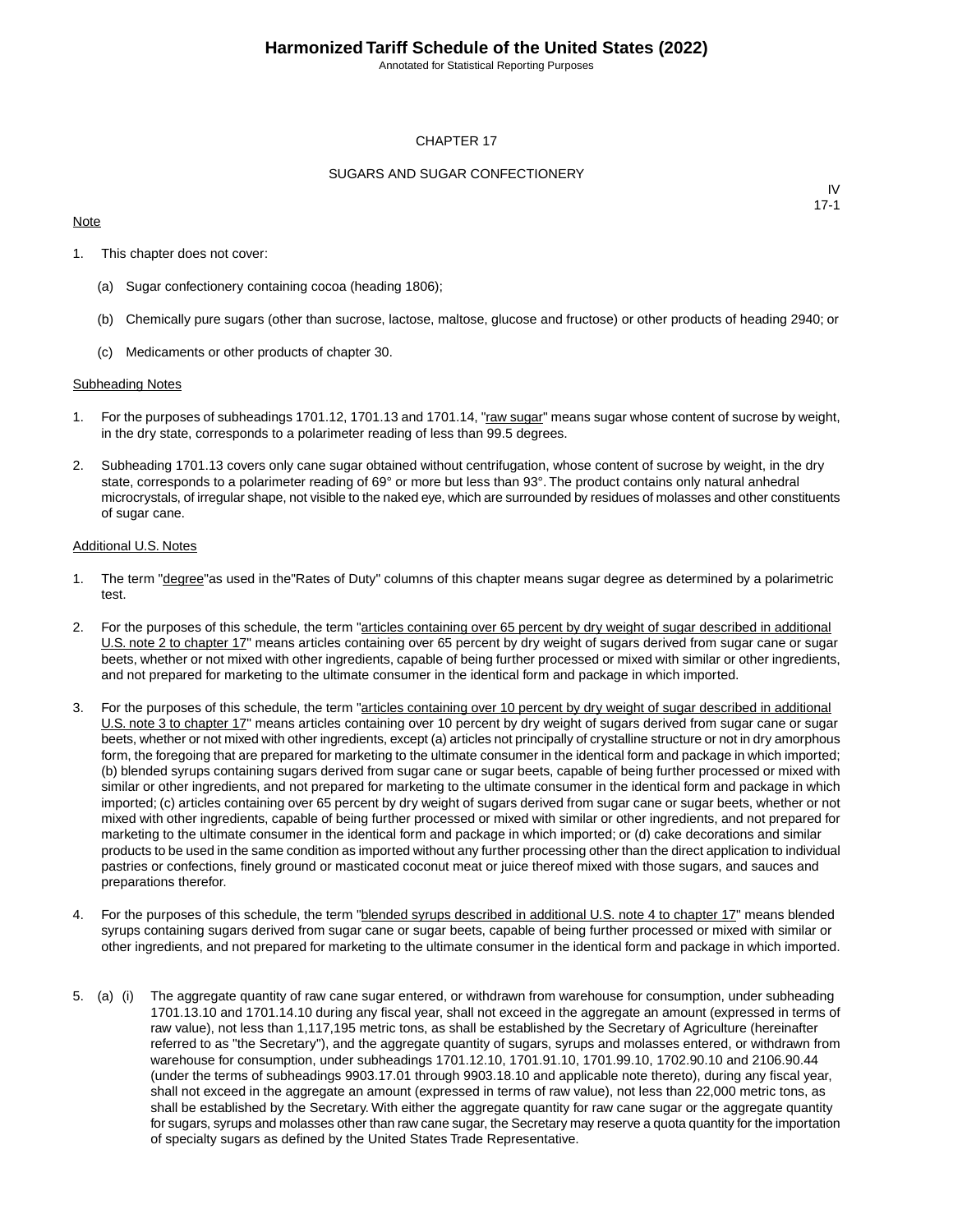Annotated for Statistical Reporting Purposes

Additional U.S. Notes (con.) IV 17-2

- (ii) Whenever the Secretary believes that domestic supplies of sugars may be inadequate to meet domestic demand at reasonable prices, the Secretary may modify any quantitative limitations which have previously been established under this note but may not reduce the total amounts below the amounts provided for in subdivision (i) hereof.
- (iii) The Secretary shall inform the Secretary of the Treasury of any determination made under this note. Notice of such determinations shall be published in the Federal Register.
- (iv) Sugar entering the United States during a quota period established under this note may be charged to the previous or subsequent quota period with the written approval of the Secretary.
- (b) (i) The quota amounts established under subdivision (a) may be allocated among supplying countries and areas by the United States Trade Representative.
	- (ii) The United States Trade Representative, after consultation with the Secretaries of State and Agriculture, may modify, suspend (for all or part of the quota amount), or reinstate the allocations provided for in this subdivision (including the addition or deletion of any country or area) if he finds that such action is appropriate to carry out the rights or obligations of the United States under any international agreement to which the United States is a party or is appropriate to promote the economic interests of the United States.
	- (iii) The United States Trade Representative shall inform the Secretary of the Treasury of any such action and shall publish notice thereof in the Federal Register. Such action shall not become effective until the day following the date of publication of such notice in the Federal Register or such later date as may be specified by the United States Trade Representative.
	- (iv) The United States Trade Representative may promulgate regulations appropriate to provide for the allocations authorized pursuant to this note. Such regulations may, among other things, provide for the issuance of certificates of eligibility to accompany any sugars, syrups or molasses (including any specialty sugars) imported from any country or area for which an allocation has been provided and for such minimum quota amounts as may be appropriate to provide reasonable access to the U.S. market for articles the product of those countries or areas having small allocations.
- (c) For purposes of this note, the term raw value means the equivalent of such articles in terms of ordinary commercial raw sugar testing 96 degrees by the polariscope as determined in accordance with regulations or instructions issued by the Secretary of the Treasury. Such regulations or instructions may, among other things, provide: (i) for the entry of such articles pending a final determination of polarity; and (ii) that positive or negative adjustments for differences in preliminary and final raw values be made in the same or succeeding quota periods. The principal grades and types of sugar shall be translated into terms of raw value in the following manner--
	- (A) For articles described in subheadings, 1701.12.05, 1701.12.10, 1701.12.50, 1701.13.05, 1701.13.10, 1701.13.20, 1701.13.50, 1701.14.05,1701.14.10,1701.14.20, 1701.14.50, 1701.91.05, 1701.91.10, 1701.91.30, 1701.99.05, 1701.99.10, 1701.99.50, 2106.90.42, 2106.90.44 and 2106.90.46 by multiplying the number of kilograms thereof by the greater of 0.93, or 1.07 less 0.0175 for each degree of polarization under 100 degrees (and fractions of a degree in proportion).
	- (B) For articles described in subheadings 1702.90.05, 1702.90.10 and 1702.90.20, by multiplying the number of kilograms of the total sugars thereof (the sum of the sucrose and reducing or invert sugars) by 1.07.
	- (C) The Secretary of the Treasury shall establish methods for translating sugar into terms of raw value for any special grade or type of sugar, syrup, or molasses for which he/she determines that the raw value cannot be measured adequately under the above provisions.
- 6. Raw cane sugar classifiable in subheading 1701.13.20 and 1701.14.20 shall be entered only to be used for the production (other than by distillation) of polyhydric alcohols, except polyhydric alcohols for use as a substitute for sugar in human food consumption, or to be refined and reexported in refined form or in sugar-containing products, or to be substituted for domestically produced raw cane sugar that has been or will be exported. The Secretary of Agriculture may issue licenses for such entries and may promulgate such regulations (including any terms, conditions, certifications, bonds, civil penalties, or other limitations) as are appropriate to ensure that sugar entered under subheading 1701.13.20 and 1701.14.20 is used only for such purposes.
- 7. The aggregate quantity of articles containing over 65 percent by dry weight of sugars described in additional U.S. note 2 to chapter 17, entered under subheadings 1701.91.44, 1702.90.64, 1704.90.64, 1806.10.24, 1806.10.45, 1806.20.71, 1806.90.45, 1901.20.20, 1901.20.55, 1901.90.67, 2101.12.44, 2101.20.44, 2106.90.74 and 2106.90.92 during the 12-month period from October 1 in any year to the following September 30, inclusive, shall be none and no such articles shall be classifiable therein.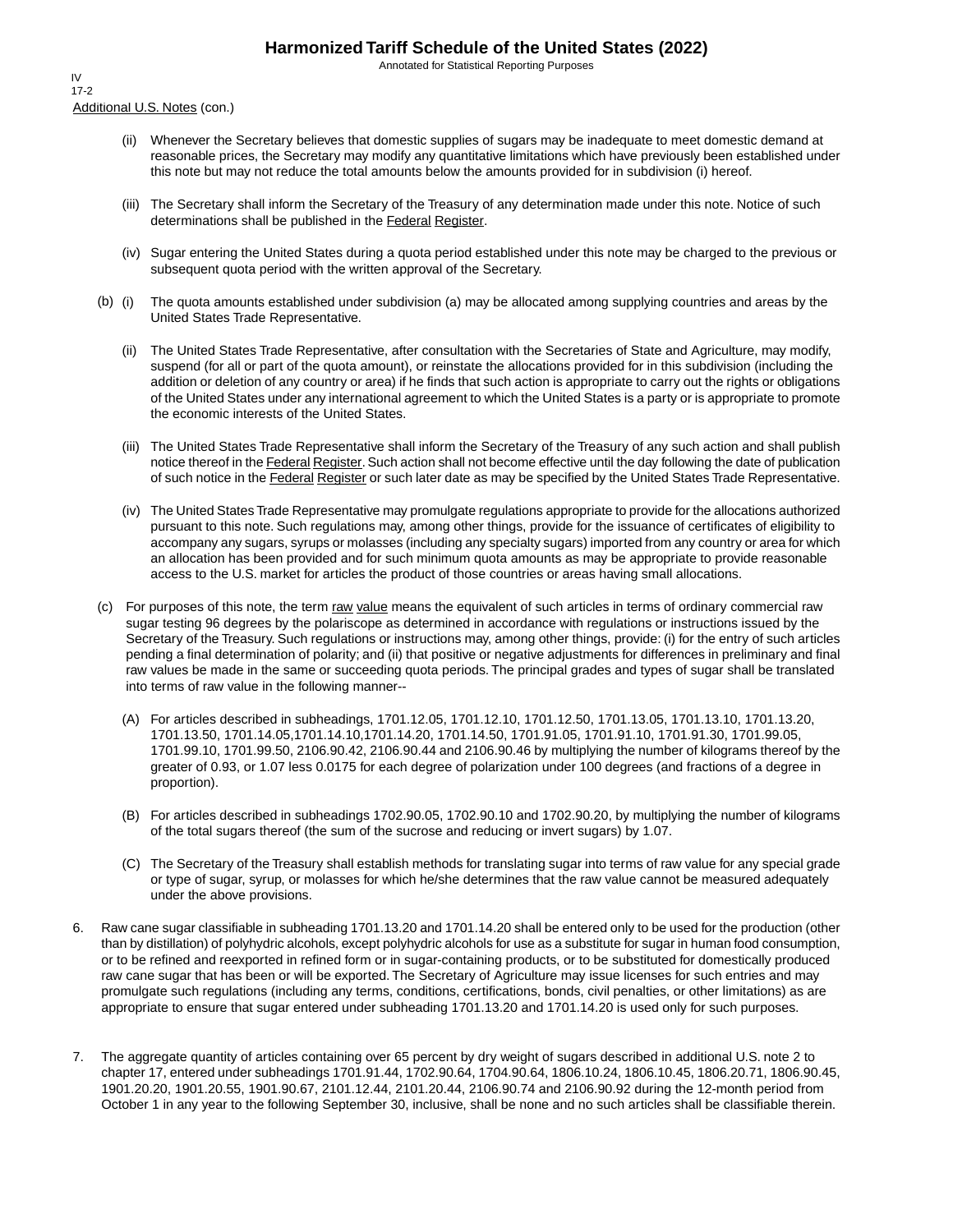Annotated for Statistical Reporting Purposes

#### Additional U.S. Notes (con.)

- 8. The aggregate quantity of articles containing over 10 percent by dry weight of sugars described in additional U.S. note 3 to chapter 17, entered under subheadings 1701.91.54, 1704.90.74, 1806.20.75, 1806.20.95, 1806.90.55, 1901.10.74, 1901.90.69, 2101.12.54, 2101.20.54, 2106.90.78 and 2106.90.95 during the 12-month period from October 1 in any year to the following September 30, inclusive, shall not exceed 64,709 metric tons (articles the product of Mexico shall not be permitted or included under this quantitative limitation and no such articles shall be classifiable therein).
- 9. The aggregate quantity of blended syrups described in additional U.S. note 4 to chapter 17, the foregoing goods entered under subheadings 1702.20.24, 1702.30.24, 1702.40.24, 1702.60.24, 1702.90.54, 1806.20.91, 1806.90.35, 2101.12.34, 2101.20.34, 2106.90.68 and 2106.90.89 during the 12-month period from October 1 in any year to the following September 30, inclusive, shall be none and no such articles shall be classifiable therein.
- 10. Heading 1703 does not include products derived from sugar cane or sugar beet and containing soluble non-sugar solids (excluding any foreign substance that may have been added or developed in the product) equal to 6 percent or less by weight of the total soluble solids.
- 11. For the purposes of subheading 1704.90.25, "cough drops" must contain a minimum of 5 mg per dose of menthol, of eucalyptol, or of a combination of menthol and eucalyptol.

#### **Statistical Note**

- 1. For the purposes of heading 1701, the term "further processing" means performing those actions to further improve the quality of sugar by a refiner through affination or defecation, clarification and further purification by absorption or crystallization.
- 2 For a list of approved standards for "Certified organic", see General Statistical Note 6.

#### Compiler's Note

The provisions of subchapter II of chapter 99 (Miscellaneous Tariff Bills or MTBs), the provisions of the Generalized System of Preferences (GSP) found in General Note 4 and most product exclusions from the additional tariffs on products of China in subchapter III of chapter 99 expired on December 31, 2020. However, no endnotes or footnotes relating to these provisions have been deleted as of the issue date of this edition.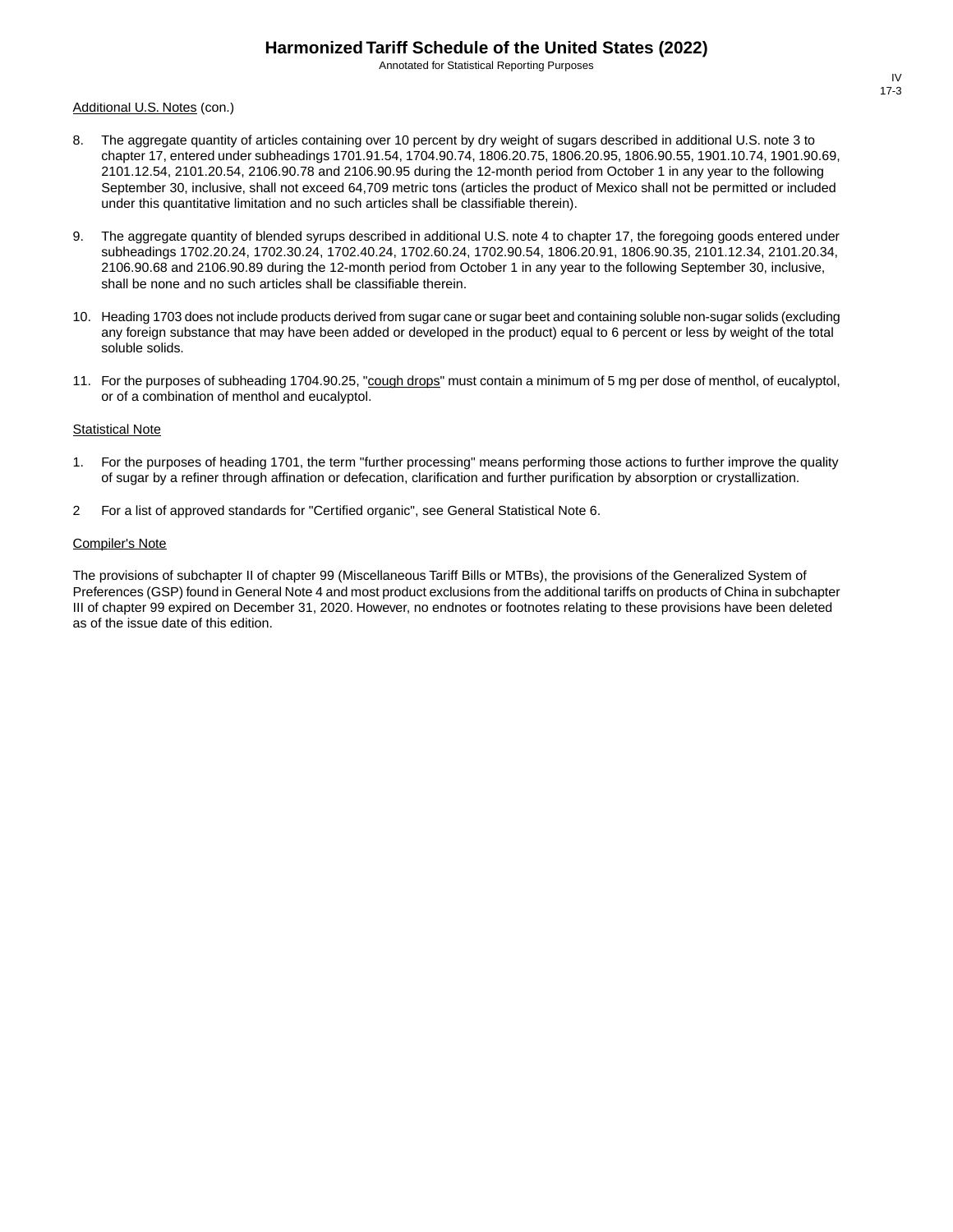Annotated for Statistical Reporting Purposes

| Heading/                      | Stat.       |                                                                                                                                                                                                         | Unit           |                                                                                                                                                                    | Rates of Duty                                                                                                                                                                                               |                                                                                                                                                                                 |
|-------------------------------|-------------|---------------------------------------------------------------------------------------------------------------------------------------------------------------------------------------------------------|----------------|--------------------------------------------------------------------------------------------------------------------------------------------------------------------|-------------------------------------------------------------------------------------------------------------------------------------------------------------------------------------------------------------|---------------------------------------------------------------------------------------------------------------------------------------------------------------------------------|
| Subheading                    | Suf-<br>fix | Article Description                                                                                                                                                                                     | of<br>Quantity | General                                                                                                                                                            | 1<br>Special                                                                                                                                                                                                | $\overline{2}$                                                                                                                                                                  |
| 1701<br>1701.12<br>1701.12.05 | 00          | Cane or beet sugar and chemically pure sucrose, in solid form:<br>Raw sugar not containing added flavoring or coloring<br>matter:<br>Beet sugar:<br>Described in general note 15 of the tariff schedule |                | 0.020668¢/kg<br>for each degree<br>under 100<br>degrees (and<br>fractions of a<br>degree in<br>proportion) but<br>not less than<br>3.143854¢/kg                    | Free (A*, AU, BH,<br>CL, CO, D, E <sup>*</sup> , IL,<br>JO, KR, MA, OM,<br>P, PA, PE, S, SG)                                                                                                                | 6.58170¢/kg<br>less<br>0.0622005¢<br>/kg for each<br>degree under<br>100 degrees<br>(and fractions<br>of a degree in<br>proportion)<br>but not less<br>than<br>5.031562¢<br>/kg |
| 1701.12.10 00                 |             | Described in additional U.S. note 5 to this chapter                                                                                                                                                     |                | 3.6606¢/kg less<br>0.020668¢/kg<br>for each degree<br>under 100<br>degrees (and<br>fractions of a<br>degree in<br>proportion) but<br>not less than<br>3.143854¢/kg | Free (A*, BH, CL,<br>CO, D, E <sup>*</sup> , IL, JO,<br>KR, MA, OM, P,<br>PA, PE, S, SG)<br>See 9822.05.15 (P+)                                                                                             | 6.58170¢/kg<br>less<br>0.0622005¢<br>/kg for each<br>degree under<br>100 degrees<br>(and fractions<br>of a degree in<br>proportion)<br>but not less<br>than<br>5.031562¢<br>/kg |
| 1701.12.50 00                 |             |                                                                                                                                                                                                         |                | kg 35.74¢/kg <sup>1/</sup>                                                                                                                                         | Free (BH, CL, JO,<br>KR, OM, SG)<br>See 9822.05.20 (P+)<br>See 9822.06.10 (PE)<br>See 9822.08.01<br>(CO)<br>See 9822.09.17 (PA)<br>See 9823.09.01-<br>9823.09.09 (S+)<br>See 9912.17.05,<br>9912.17.15 (MA) | 42.05¢/kg                                                                                                                                                                       |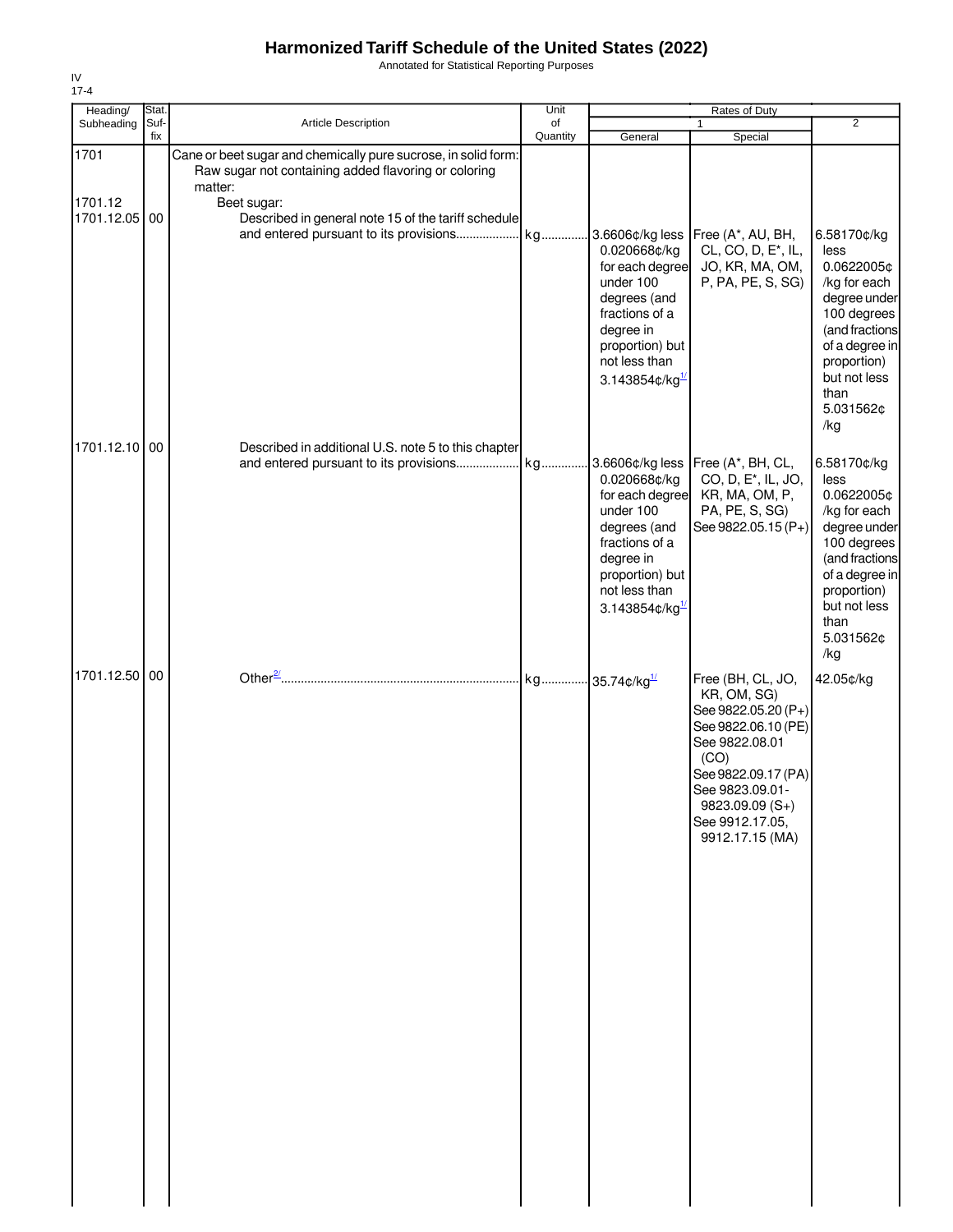Annotated for Statistical Reporting Purposes

| Heading/               | <b>Stat</b> |                                                                                                                                                                                                                                                                                                                                                                                   | Unit           |                                                                                                                                                                                     | Rates of Duty                                                                                                   |                                                                                                                                                                                |
|------------------------|-------------|-----------------------------------------------------------------------------------------------------------------------------------------------------------------------------------------------------------------------------------------------------------------------------------------------------------------------------------------------------------------------------------|----------------|-------------------------------------------------------------------------------------------------------------------------------------------------------------------------------------|-----------------------------------------------------------------------------------------------------------------|--------------------------------------------------------------------------------------------------------------------------------------------------------------------------------|
| Subheading             | Suf-<br>fix | <b>Article Description</b>                                                                                                                                                                                                                                                                                                                                                        | of<br>Quantity | General                                                                                                                                                                             | 1<br>Special                                                                                                    | $\overline{2}$                                                                                                                                                                 |
| 1701 (con.)<br>1701.13 |             | Cane or beet sugar and chemically pure sucrose, in solid form:<br>(con.)<br>Raw sugar not containing added flavoring or coloring<br>matter: (con.)<br>Cane sugar specified in subheading note 2 to this                                                                                                                                                                           |                |                                                                                                                                                                                     |                                                                                                                 |                                                                                                                                                                                |
| 1701.13.05 00          |             | chapter:<br>Described in general note 15 of the tariff schedule                                                                                                                                                                                                                                                                                                                   |                | 1.4606¢/kg less<br>0.020668¢/kg<br>for each degree<br>under 100<br>degrees (and<br>fractions of a<br>degree in<br>proportion) but<br>not less than<br>$0.943854$ ¢/kg <sup>1/</sup> | Free (A*, AU, BH,<br>CL, CO, D, E <sup>*</sup> , IL,<br>JO, KR, MA, OM,<br>P, PA, PE, S, SG)                    | 4.3817¢/kg<br>less<br>0.0622005¢<br>/kg for each<br>degree under<br>100 degrees<br>(and fractions<br>of a degree in<br>proportion)<br>but not less<br>than<br>2.831562¢<br>/kg |
| 1701.13.10 00          |             | Described in additional U.S. note 5 to this chapter                                                                                                                                                                                                                                                                                                                               |                | 1.4606¢/kg less<br>0.020668¢/kg<br>for each degree<br>under 100<br>degrees (and<br>fractions of a<br>degree in<br>proportion) but<br>not less than<br>$0.943854$ ¢/kg <sup>1</sup>  | Free (A*, BH, CL,<br>CO, D, E <sup>*</sup> , IL, JO,<br>KR, MA, OM, P,<br>PA, PE, S, SG)<br>See 9822.05.15 (P+) | 4.3817¢/kg<br>less<br>0.0622005¢<br>/kg for each<br>degree under<br>100 degrees<br>(and fractions<br>of a degree in<br>proportion)<br>but not less<br>2.831562¢<br>/kg         |
| 1701.13.20 00          |             | Other sugar to be used for the production (other<br>than by distillation) of polyhydric alcohols, except<br>polyhydric alcohols for use as a substitute for sugar<br>in human food consumption, or to be refined and<br>re-exported in refined form or in sugar-containing<br>products, or to be substituted for domestically<br>produced raw cane sugar that has been or will be |                | 0.020668¢/kg<br>for each degree<br>under 100<br>degrees (and<br>fractions of a<br>degree in<br>proportion) but<br>not less than<br>$0.943854$ ¢/kg $^{1/2}$                         | CL, CO, D, E <sup>*</sup> , IL,<br>JO, KR, MA, OM,<br>P, PA, PE, S, SG)                                         | 4.3817¢/kg<br>less<br>0.0622005¢/kg<br>for each<br>degree under<br>100 degrees<br>(and fractions<br>of a degree in<br>proportion)<br>but not less<br>than<br>2.831562¢<br>/kg  |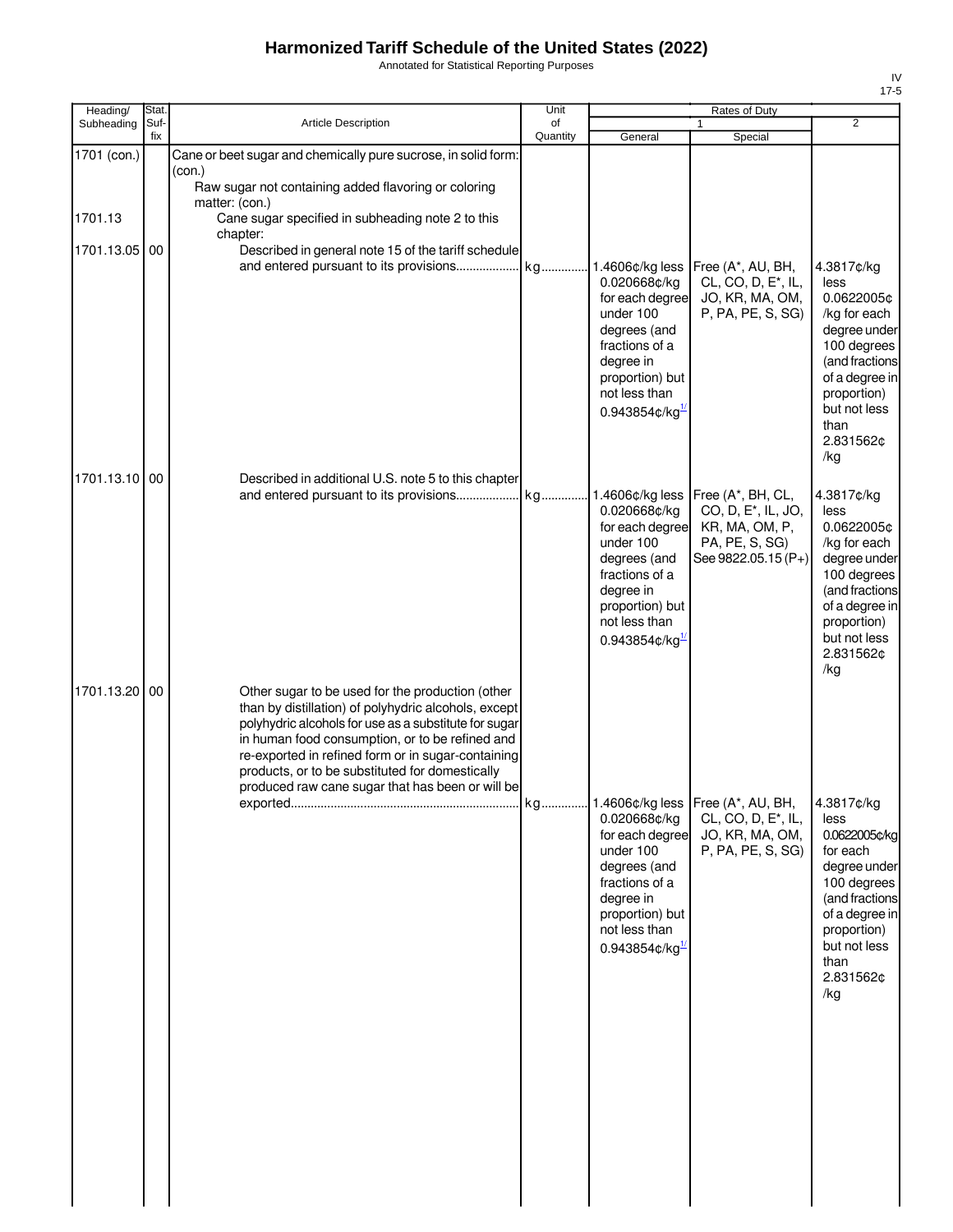Annotated for Statistical Reporting Purposes

| Heading/                                          | Stat.       |                                                                                                                                                                                                                            | Unit           |                                                                                                                                                                 | Rates of Duty                                                                                                                     |                                                                                                                                                           |
|---------------------------------------------------|-------------|----------------------------------------------------------------------------------------------------------------------------------------------------------------------------------------------------------------------------|----------------|-----------------------------------------------------------------------------------------------------------------------------------------------------------------|-----------------------------------------------------------------------------------------------------------------------------------|-----------------------------------------------------------------------------------------------------------------------------------------------------------|
| Subheading                                        | Suf-<br>fix | Article Description                                                                                                                                                                                                        | of<br>Quantity |                                                                                                                                                                 | Special                                                                                                                           | $\overline{2}$                                                                                                                                            |
|                                                   |             |                                                                                                                                                                                                                            |                | General                                                                                                                                                         |                                                                                                                                   |                                                                                                                                                           |
| 1701 (con.)<br>1701.13<br>(con.)<br>1701.13.50 00 |             | Cane or beet sugar and chemically pure sucrose, in solid form:<br>(con.)<br>Raw sugar not containing added flavoring or coloring<br>matter: (con.)<br>Cane sugar specified in subheading note 2 to this<br>chapter: (con.) |                | kg 33.87¢/kg <sup>1/</sup>                                                                                                                                      | Free (BH, CL, JO,<br>KR, OM, SG)<br>See 9822.05.20 (P+)<br>See 9822.06.10 (PE)<br>See 9822.08.01<br>(CO)<br>See 9822.09.17 (PA)   | 39.85¢/kg                                                                                                                                                 |
| 1701.14<br>1701.14.05 00                          |             | Other cane sugar:<br>Described in general note 15 of the tariff schedule<br>and entered pursuant to its provisions                                                                                                         | kg             | 1.4606¢/kg less<br>0.020668¢/kg                                                                                                                                 | See 9823.09.01-<br>9823.09.09 (S+)<br>See 9912.17.05-<br>9912.17.10 (MA)<br>Free (A*, AU, BH,<br>CL, CO, D, E <sup>*</sup> , IL,  | 4.3817¢/kg<br>less                                                                                                                                        |
| 1701.14.10                                        |             | Described in additional U.S. note 5 to this chapter                                                                                                                                                                        |                | for each degree<br>under 100<br>degrees (and<br>fractions of a<br>degree in<br>proportion) but<br>not less than<br>$0.943854$ ¢/kg <sup>1</sup>                 | JO, KR, MA, OM,<br>P, PA, PE, S, SG)                                                                                              | 0.0622005¢/kg<br>for each<br>degree under<br>100 degrees<br>(and fractions<br>of a degree in<br>proportion)<br>but not less<br>than<br>2.831562¢/kg       |
|                                                   |             | and entered pursuant to its provisions                                                                                                                                                                                     | .              | 0.020668¢/kg<br>for each degree<br>under 100<br>degrees (and<br>fractions of a<br>degree in<br>proportion) but<br>not less than<br>$0.943854$ ¢/kg <sup>1</sup> | 1.4606¢/kg less   Free (A*, BH, CL,<br>CO, D, E <sup>*</sup> , IL, JO,<br>KR, MA, OM, P,<br>PA, PE, S, SG)<br>See 9822.05.15 (P+) | 4.3817¢/kg<br>less<br>0.0622005¢/kg<br>for each<br>degree under<br>100 degrees<br>(and fractions<br>of a degree in<br>proportion)<br>but not less<br>than |
|                                                   | 20<br>40    |                                                                                                                                                                                                                            |                |                                                                                                                                                                 |                                                                                                                                   | 2.831562¢/kg                                                                                                                                              |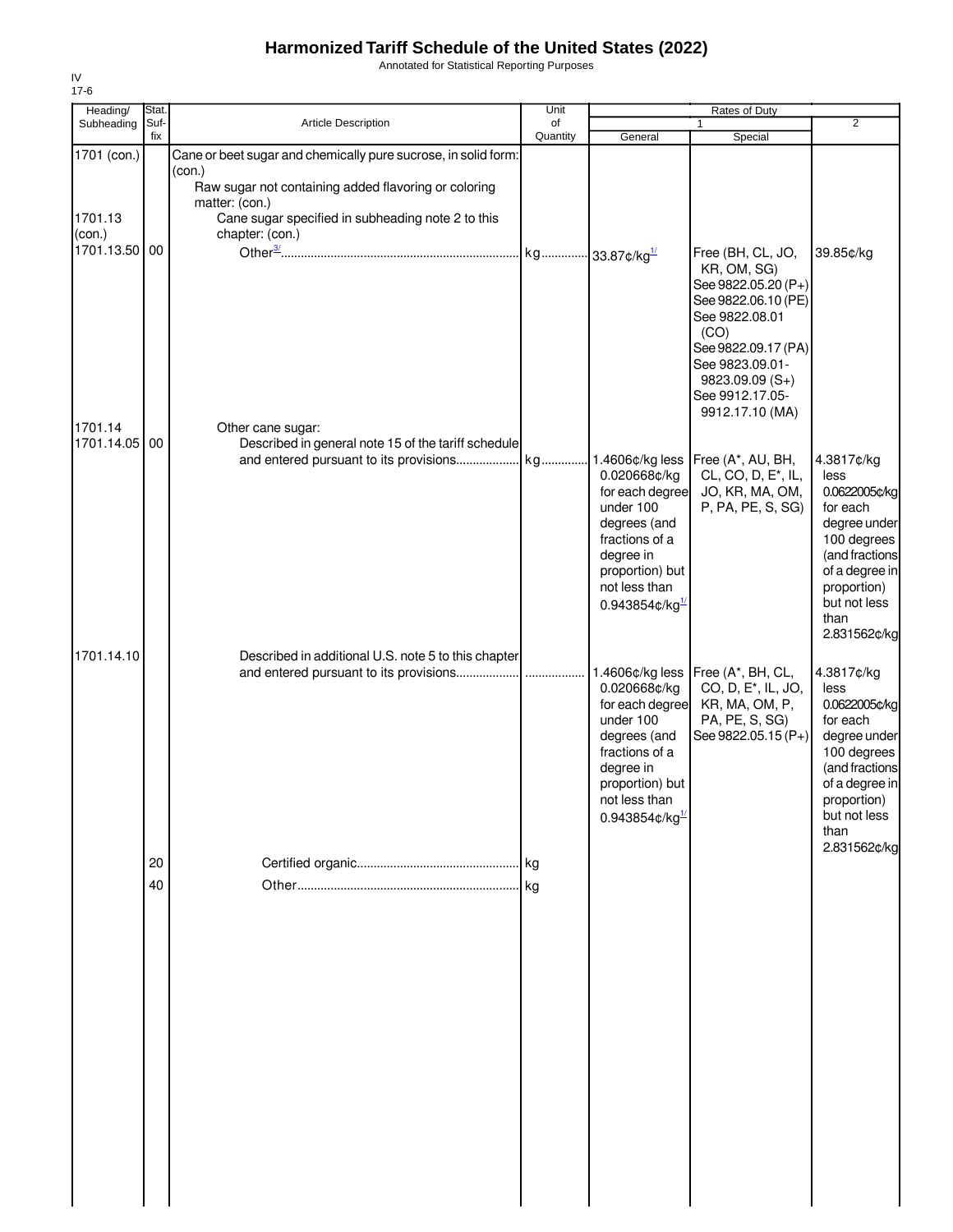Annotated for Statistical Reporting Purposes

| Heading/                                                                      | Stat.             |                                                                                                                                                                                                                                                                                                                                                                                                                                                                                                                                                                                            | Unit           |                                                                                                                                                                                           | Rates of Duty                                                                                                                                                                          |                                                                                                                                                                                                              |
|-------------------------------------------------------------------------------|-------------------|--------------------------------------------------------------------------------------------------------------------------------------------------------------------------------------------------------------------------------------------------------------------------------------------------------------------------------------------------------------------------------------------------------------------------------------------------------------------------------------------------------------------------------------------------------------------------------------------|----------------|-------------------------------------------------------------------------------------------------------------------------------------------------------------------------------------------|----------------------------------------------------------------------------------------------------------------------------------------------------------------------------------------|--------------------------------------------------------------------------------------------------------------------------------------------------------------------------------------------------------------|
|                                                                               |                   |                                                                                                                                                                                                                                                                                                                                                                                                                                                                                                                                                                                            |                |                                                                                                                                                                                           |                                                                                                                                                                                        |                                                                                                                                                                                                              |
| Subheading<br>1701 (con.)<br>1701.14<br>(con.)<br>1701.14.20<br>1701.14.50 00 | Suf-<br>fix<br>00 | Article Description<br>Cane or beet sugar and chemically pure sucrose, in solid form:<br>(con.)<br>Raw sugar not containing added flavoring or coloring<br>matter: (con.)<br>Other cane sugar: (con.)<br>Other sugar to be used for the production (other<br>than by distillation) of polyhydric alcohols, except<br>polyhydric alcohols for use as a substitute for sugar<br>in human food consumption, or to be refined and<br>re-exported in refined form or in sugar-containing<br>products, or to be substituted for domestically<br>produced raw cane sugar that has been or will be | of<br>Quantity | General<br>1.4606¢/kg less<br>0.020668¢/kg<br>for each degree<br>under 100<br>degrees (and<br>fractions of a<br>degree in<br>proportion) but<br>not less than<br>$0.943854$ ¢/kg $^{1/2}$ | 1<br>Special<br>Free (A*, AU, BH,<br>CL, CO, D, E <sup>*</sup> , IL,<br>JO, KR, MA, OM,<br>P, PA, PE, S, SG)<br>Free (BH, CL, JO,                                                      | $\overline{2}$<br>4.3817¢/kg<br>less<br>0.0622005¢/kg<br>for each<br>degree under<br>100 degrees<br>(and fractions<br>of a degree in<br>proportion)<br>but not less<br>than<br>2.831562¢<br>/kg<br>39.85¢/kg |
|                                                                               |                   |                                                                                                                                                                                                                                                                                                                                                                                                                                                                                                                                                                                            |                |                                                                                                                                                                                           | KR, OM, SG)<br>See 9822.05.20 (P+)<br>See 9822.06.10 (PE)<br>See 9822.08.01<br>(CO)<br>See 9822.09.17 (PA)<br>See 9823.09.01-<br>9823.09.09 (S+)<br>See 9912.17.05-<br>9912.17.10 (MA) |                                                                                                                                                                                                              |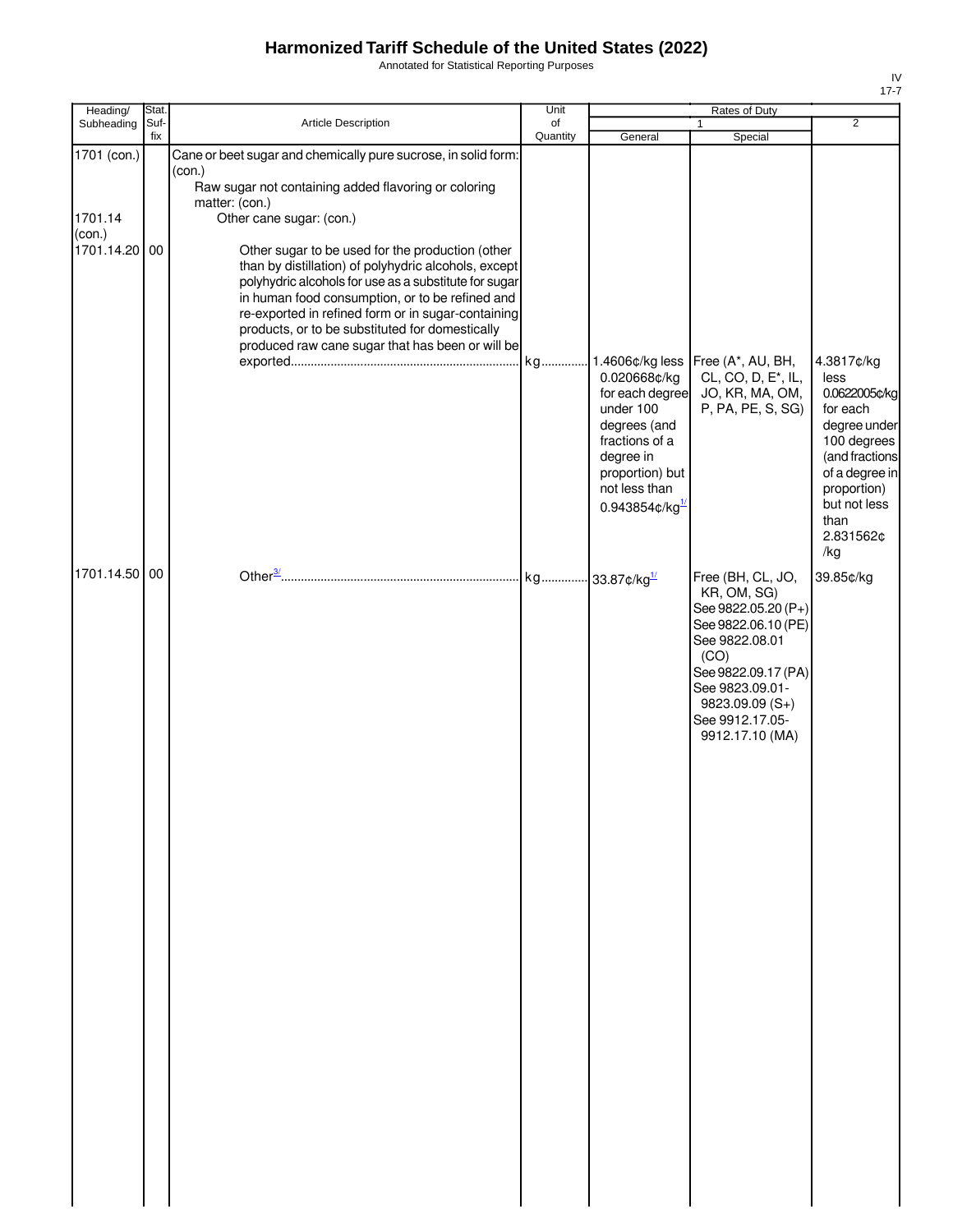Annotated for Statistical Reporting Purposes

| Heading/               | Stat.       |                                                                                                                                                                                                                 | Unit           |                                                                                                                                                                                  | Rates of Duty                                                                                                                                                                                                |                                                                                                                                                                                 |
|------------------------|-------------|-----------------------------------------------------------------------------------------------------------------------------------------------------------------------------------------------------------------|----------------|----------------------------------------------------------------------------------------------------------------------------------------------------------------------------------|--------------------------------------------------------------------------------------------------------------------------------------------------------------------------------------------------------------|---------------------------------------------------------------------------------------------------------------------------------------------------------------------------------|
| Subheading             | Suf-<br>fix | Article Description                                                                                                                                                                                             | of<br>Quantity | General                                                                                                                                                                          | 1<br>Special                                                                                                                                                                                                 | $\overline{2}$                                                                                                                                                                  |
| 1701 (con.)<br>1701.91 |             | Cane or beet sugar and chemically pure sucrose, in solid form:<br>(con.)<br>Other:<br>Containing added flavoring or coloring matter:<br>Containing added coloring but not containing<br>added flavoring matter: |                |                                                                                                                                                                                  |                                                                                                                                                                                                              |                                                                                                                                                                                 |
| 1701.91.05 00          |             | Described in general note 15 of the tariff<br>schedule and entered pursuant to its                                                                                                                              |                | 3.6606¢/kg less<br>0.020668¢/kg<br>for each degree<br>under 100<br>degrees (and<br>fractions of a<br>degree in<br>proportion) but<br>not less than<br>3.143854¢/kg $^{1/2}$      | Free (A*, AU, BH,<br>CL, CO, D, E <sup>*</sup> , IL,<br>JO, KR, MA, OM,<br>P, PA, PE, S, SG)                                                                                                                 | 6.58170¢/kg<br>less<br>0.0622005¢<br>/kg for each<br>degree under<br>100 degrees<br>(and fractions<br>of a degree in<br>proportion)<br>but not less<br>than<br>5.031562¢<br>/kg |
| 1701.91.10             | 00          | Described in additional U.S. note 5 to this<br>chapter and entered pursuant to its                                                                                                                              |                | 3.6606¢/kg less<br>0.020668¢/kg<br>for each degree<br>under 100<br>degrees (and<br>fractions of a<br>degree in<br>proportion) but<br>not less than<br>3.143854¢/kg $\frac{1}{2}$ | Free (A*, BH, CL,<br>CO, D, E <sup>*</sup> , IL, JO,<br>KR, MA, OM, P,<br>PA, PE, S, SG)<br>See 9822.05.15 (P+)                                                                                              | 6.58170¢/kg<br>less<br>0.0622005¢/kg<br>for each<br>degree under<br>100 degrees<br>(and fractions<br>of a degree in<br>proportion)<br>but not less<br>than<br>5.031562¢<br>/kg  |
| 1701.91.30 00          |             |                                                                                                                                                                                                                 |                |                                                                                                                                                                                  | Free (BH, CL, JO,<br>KR, OM, SG)<br>See 9822.05.20 (P+)<br>See 9822.06.10 (PE)<br>See 9822.08.01<br>(CO)<br>See 9822.09.17 (PA)<br>See 9823.09.01-<br>$9823.09.09(S+)$<br>See 9912.17.05,<br>9912.17.15 (MA) | 42.05¢/kg                                                                                                                                                                       |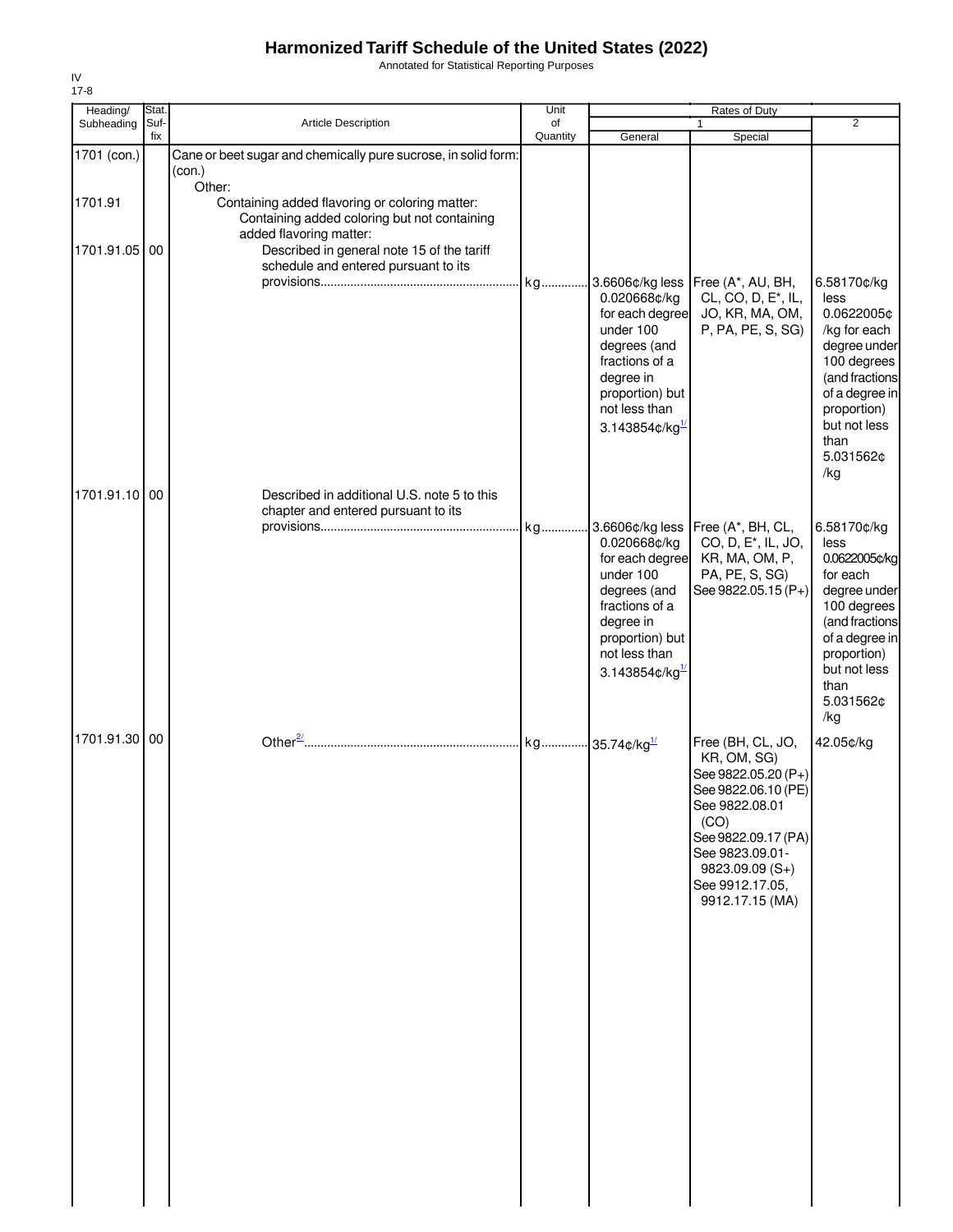Annotated for Statistical Reporting Purposes

| Heading/      | Stat.       |                                                                                                                                                                                                       | Unit                | Rates of Duty         |                                                                                                                                                                                                             |                |
|---------------|-------------|-------------------------------------------------------------------------------------------------------------------------------------------------------------------------------------------------------|---------------------|-----------------------|-------------------------------------------------------------------------------------------------------------------------------------------------------------------------------------------------------------|----------------|
| Subheading    | Suf-<br>fix | Article Description                                                                                                                                                                                   | of<br>Quantity      | General               | $\mathbf{1}$<br>Special                                                                                                                                                                                     | $\overline{2}$ |
| 1701 (con.)   |             | Cane or beet sugar and chemically pure sucrose, in solid form:<br>(con.)                                                                                                                              |                     |                       |                                                                                                                                                                                                             |                |
| 1701.91       |             | Other: (con.)<br>Containing added flavoring or coloring matter: (con.)                                                                                                                                |                     |                       |                                                                                                                                                                                                             |                |
| (con.)        |             | Containing added flavoring matter whether or not<br>containing added coloring:<br>Articles containing over 65 percent by dry<br>weight of sugar described in additional U.S.<br>note 2 to chapter 17: |                     |                       |                                                                                                                                                                                                             |                |
| 1701.91.42 00 |             | Described in general note 15 of the tariff<br>schedule and entered pursuant to its                                                                                                                    |                     |                       | Free (A*, AU, BH,<br>CL, CO, D, E, IL,<br>JO, KR, MA, OM,                                                                                                                                                   | 20%            |
| 1701.91.44 00 |             | Described in additional U.S. note 7 to this<br>chapter and entered pursuant to its                                                                                                                    |                     |                       | P, PA, PE, S, SG)                                                                                                                                                                                           |                |
|               |             |                                                                                                                                                                                                       | kg 6% <sup>1/</sup> |                       | Free (OM, PE, S)                                                                                                                                                                                            | 20%            |
| 1701.91.48 00 |             |                                                                                                                                                                                                       |                     | $5.1\%$ <sup>1/</sup> | Free (BH, CL, JO,<br>KR, OM, SG)<br>See 9822.05.20 (P+)<br>See 9822.06.10 (PE)<br>See 9822.08.01<br>(CO)<br>See 9822.09.17 (PA)<br>See 9823.10.01-<br>9823.10.45 (S+)<br>See 9912.17.05,<br>9912.17.20 (MA) | 39.9¢/kg +6%   |
|               |             |                                                                                                                                                                                                       |                     |                       |                                                                                                                                                                                                             |                |
|               |             |                                                                                                                                                                                                       |                     |                       |                                                                                                                                                                                                             |                |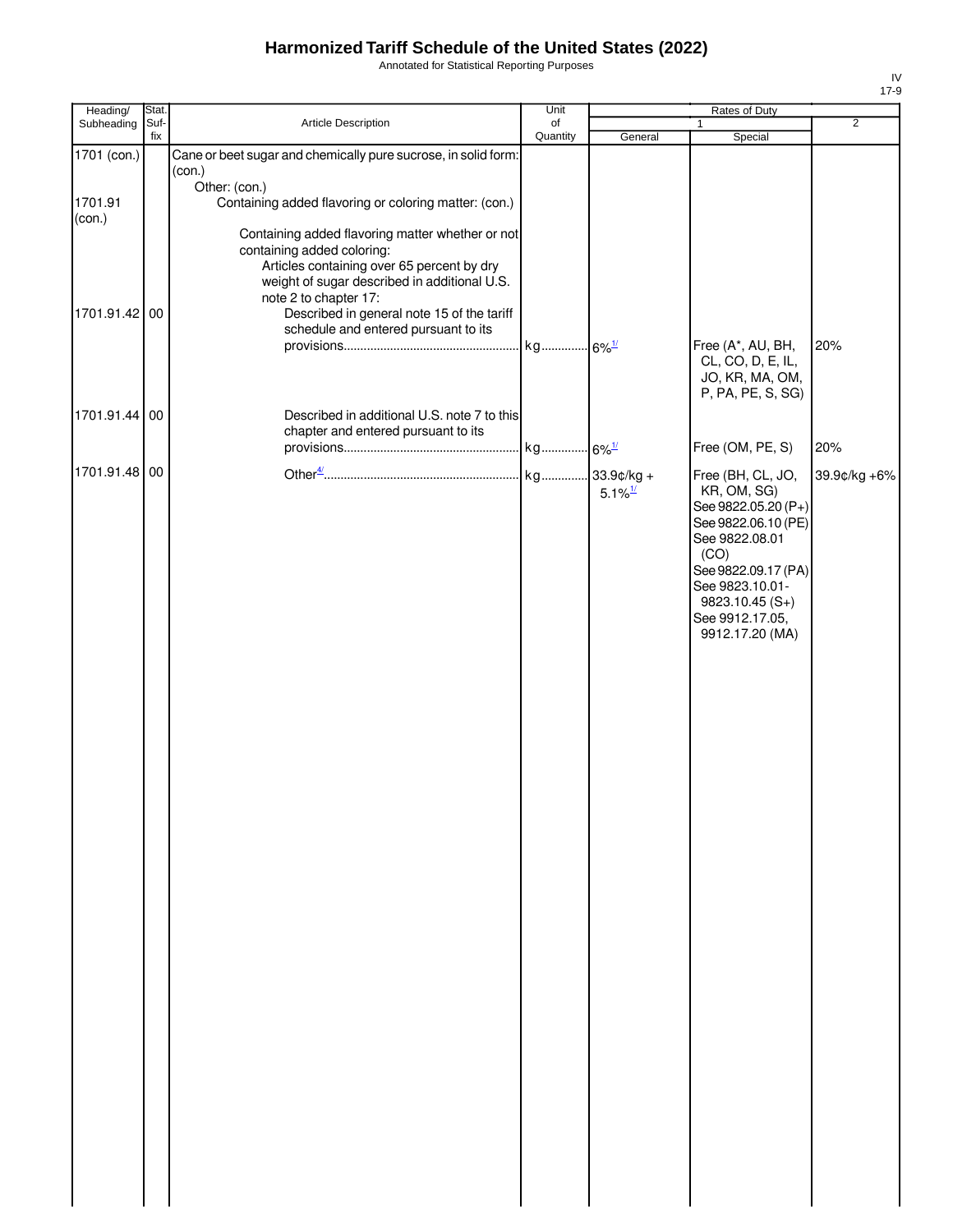Annotated for Statistical Reporting Purposes

| Heading/          | Stat.       |                                                                                                                                                                                                                                                            | Unit           |                       | Rates of Duty                                                                                                                                                                             |                |
|-------------------|-------------|------------------------------------------------------------------------------------------------------------------------------------------------------------------------------------------------------------------------------------------------------------|----------------|-----------------------|-------------------------------------------------------------------------------------------------------------------------------------------------------------------------------------------|----------------|
| Subheading        | Suf-<br>fix | Article Description                                                                                                                                                                                                                                        | of<br>Quantity | General               | $\mathbf{1}$<br>Special                                                                                                                                                                   | $\overline{2}$ |
| 1701 (con.)       |             | Cane or beet sugar and chemically pure sucrose, in solid form:<br>(con.)                                                                                                                                                                                   |                |                       |                                                                                                                                                                                           |                |
| 1701.91<br>(con.) |             | Other: (con.)<br>Containing added flavoring or coloring matter: (con.)                                                                                                                                                                                     |                |                       |                                                                                                                                                                                           |                |
| 1701.91.52 00     |             | Containing added flavoring matter whether or not<br>containing added coloring: (con.)<br>Articles containing over 10 percent by dry<br>weight of sugar described in additional U.S.<br>note 3 to chapter 17:<br>Described in general note 15 of the tariff |                |                       |                                                                                                                                                                                           |                |
|                   |             | schedule and entered pursuant to its                                                                                                                                                                                                                       |                |                       | Free (A, AU, BH, CL, 20%<br>CO, D, E, IL, JO,<br>KR, MA, OM, P,<br>PA, PE, S, SG)                                                                                                         |                |
| 1701.91.54 00     |             | Described in additional U.S. note 8 to this<br>chapter and entered pursuant to its                                                                                                                                                                         |                |                       | Free (A, BH, CL,<br>CO, D, E, IL, JO,                                                                                                                                                     | 20%            |
|                   |             |                                                                                                                                                                                                                                                            |                |                       | KR, MA, OM, P,<br>PA, PE, S, SG)                                                                                                                                                          |                |
| 1701.91.58 00     |             |                                                                                                                                                                                                                                                            |                | $5.1\%$ <sup>1/</sup> | Free (BH, CL, JO,<br>KR, OM, SG)<br>See 9822.05.20 (P+)<br>See 9822.06.10 (PE)<br>See 9822.08.01<br>(CO)<br>See 9822.09.17 (PA)<br>See 9823.10.01-<br>$9823.10.45(S+)$<br>See 9912.17.05, | 39.9¢/kg +6%   |
| 1701.91.80 00     |             |                                                                                                                                                                                                                                                            |                |                       | 9912.17.20 (MA)<br>Free (A*, AU, BH,<br>CL, CO, D, E, IL,<br>JO, KR, MA, OM,<br>P, PA, PE, S, SG)                                                                                         | 20%            |
|                   |             |                                                                                                                                                                                                                                                            |                |                       |                                                                                                                                                                                           |                |
|                   |             |                                                                                                                                                                                                                                                            |                |                       |                                                                                                                                                                                           |                |
|                   |             |                                                                                                                                                                                                                                                            |                |                       |                                                                                                                                                                                           |                |
|                   |             |                                                                                                                                                                                                                                                            |                |                       |                                                                                                                                                                                           |                |
|                   |             |                                                                                                                                                                                                                                                            |                |                       |                                                                                                                                                                                           |                |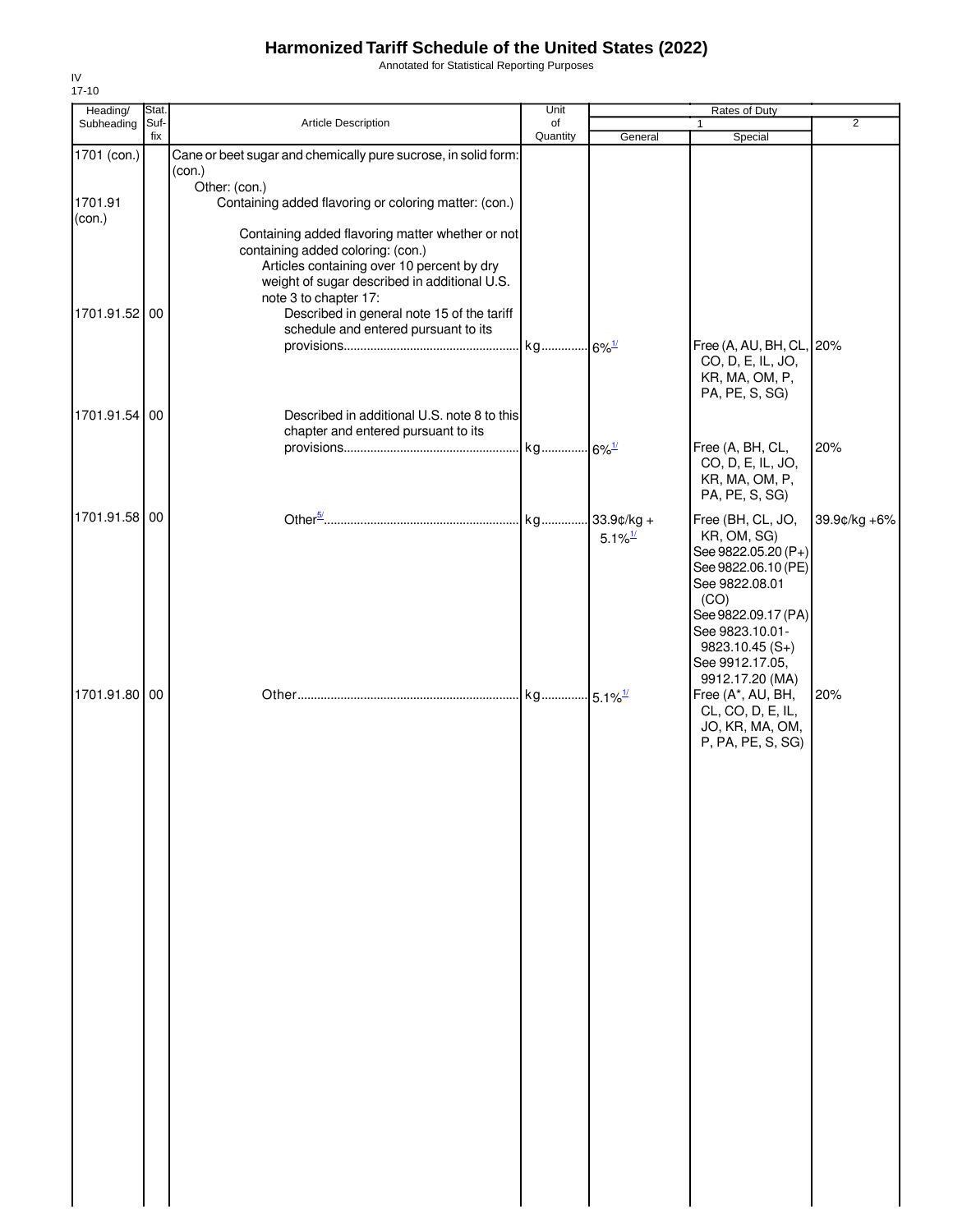Annotated for Statistical Reporting Purposes

| Heading/                                              | Stat.                |                                                                                                                                                                                                                   | Unit           |                                                                                                                                                 | Rates of Duty                                                                                                                   |                                                                                                                                                                                 |
|-------------------------------------------------------|----------------------|-------------------------------------------------------------------------------------------------------------------------------------------------------------------------------------------------------------------|----------------|-------------------------------------------------------------------------------------------------------------------------------------------------|---------------------------------------------------------------------------------------------------------------------------------|---------------------------------------------------------------------------------------------------------------------------------------------------------------------------------|
| Subheading                                            | Suf-<br>fix          | Article Description                                                                                                                                                                                               | of<br>Quantity | General                                                                                                                                         | $\mathbf{1}$<br>Special                                                                                                         | $\overline{2}$                                                                                                                                                                  |
| 1701 (con.)<br>1701.99<br>1701.99.05 00<br>1701.99.10 |                      | Cane or beet sugar and chemically pure sucrose, in solid form:<br>(con.)<br>Other: (con.)<br>Other:<br>Described in general note 15 of the tariff schedule<br>Described in additional U.S. note 5 to this chapter |                | 0.020668¢/kg<br>for each degree<br>under 100<br>degrees (and<br>fractions of a<br>degree in<br>proportion) but<br>not less than<br>3.143854¢/kg | Free (A*, AU, BH,<br>CL, CO, D, E <sup>*</sup> , IL,<br>JO, KR, MA, OM,<br>P, PA, PE, S, SG)                                    | 6.58170¢/kg<br>less<br>0.0622005¢<br>/kg for each<br>degree under<br>100 degrees<br>(and fractions<br>of a degree in<br>proportion)<br>but not less<br>than<br>5.031562¢<br>/kg |
|                                                       | 15<br>17<br>25<br>50 | Specialty sugars:<br>Other:<br>Sugar not for further processing kg                                                                                                                                                | lkg.           | 0.020668¢/kg<br>for each degree<br>under 100<br>degrees (and<br>fractions of a<br>degree in<br>proportion) but<br>not less than<br>3.143854¢/kg | 3.6606¢/kg less Free (A*, BH, CL,<br>CO, D, E <sup>*</sup> , IL, JO,<br>KR, MA, OM, P,<br>PA, PE, S, SG)<br>See 9822.05.15 (P+) | 6.58170¢/kg<br>less<br>0.0622005¢<br>/kg for each<br>degree under<br>100 degrees<br>(and fractions<br>of a degree in<br>proportion)<br>but not less<br>than<br>5.031562¢<br>/kg |
|                                                       |                      |                                                                                                                                                                                                                   |                |                                                                                                                                                 |                                                                                                                                 |                                                                                                                                                                                 |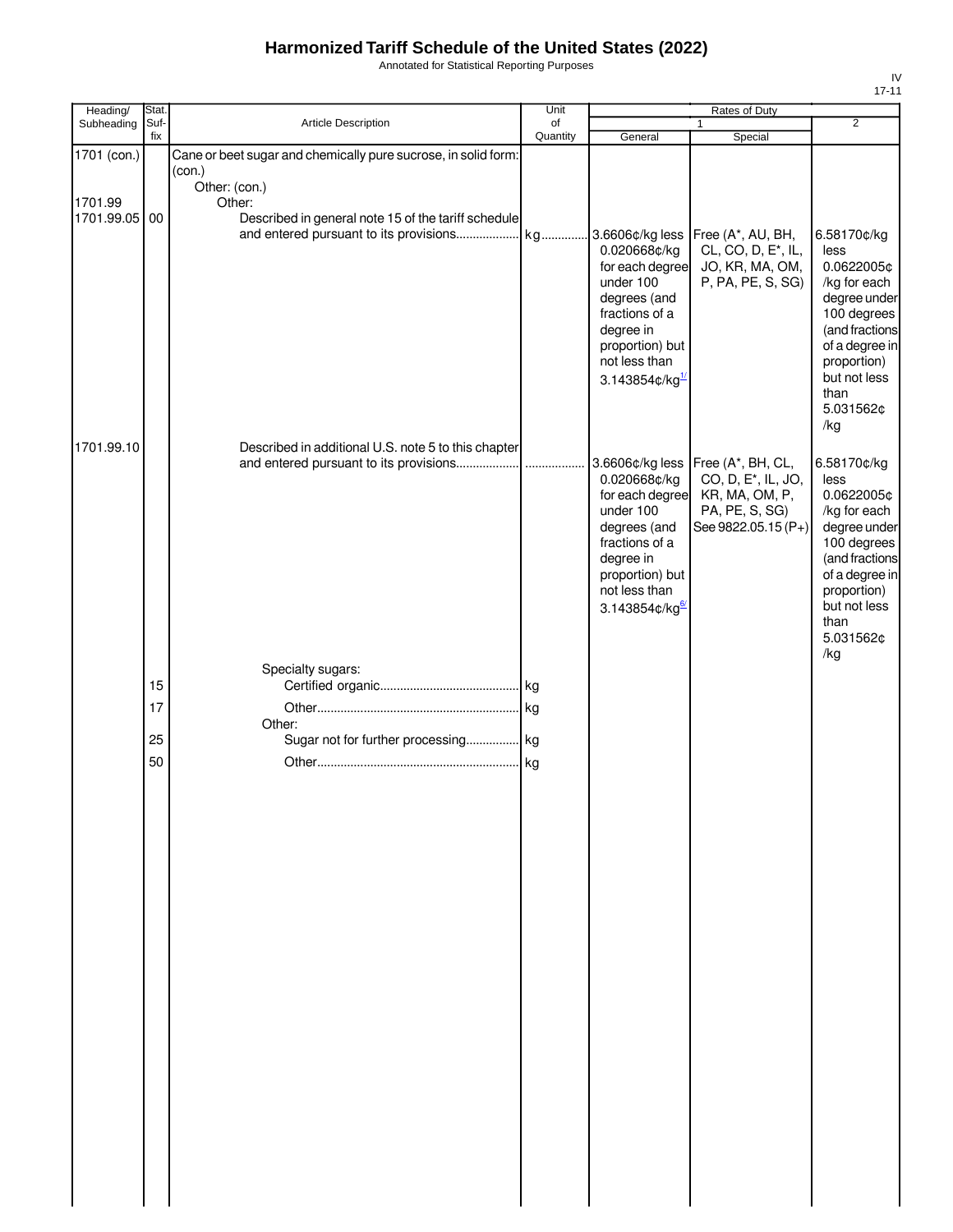Annotated for Statistical Reporting Purposes

| Heading/      | Stat.       |                                                                                                                                      | Unit                  |         | Rates of Duty                              |                |
|---------------|-------------|--------------------------------------------------------------------------------------------------------------------------------------|-----------------------|---------|--------------------------------------------|----------------|
| Subheading    | Suf-<br>fix | Article Description                                                                                                                  | of<br>Quantity        | General | $\mathbf{1}$<br>Special                    | $\overline{2}$ |
| 1701 (con.)   |             | Cane or beet sugar and chemically pure sucrose, in solid form:                                                                       |                       |         |                                            |                |
|               |             | (con.)                                                                                                                               |                       |         |                                            |                |
| 1701.99       |             | Other: (con.)<br>Other: (con.)                                                                                                       |                       |         |                                            |                |
| (con.)        |             |                                                                                                                                      |                       |         |                                            |                |
| 1701.99.50    |             |                                                                                                                                      |                       |         | Free (BH, CL, JO,                          | 42.05¢/kg      |
|               |             |                                                                                                                                      |                       |         | KR, OM, SG)                                |                |
|               |             |                                                                                                                                      |                       |         | See 9822.05.20 (P+)<br>See 9822.06.10 (PE) |                |
|               |             |                                                                                                                                      |                       |         | See 9822.08.01                             |                |
|               |             |                                                                                                                                      |                       |         | (CO)                                       |                |
|               |             |                                                                                                                                      |                       |         | See 9822.09.17 (PA)<br>See 9823.09.01-     |                |
|               |             |                                                                                                                                      |                       |         | $9823.09.09(S+)$                           |                |
|               |             |                                                                                                                                      |                       |         | See 9912.17.05,                            |                |
|               |             | Specialty sugars:                                                                                                                    |                       |         | 9912.17.15 (MA)                            |                |
|               | 15          |                                                                                                                                      |                       |         |                                            |                |
|               | 17          |                                                                                                                                      |                       |         |                                            |                |
|               |             | Other:                                                                                                                               |                       |         |                                            |                |
|               | 25          | Sugar not for further processing kg                                                                                                  |                       |         |                                            |                |
|               | 50          |                                                                                                                                      |                       |         |                                            |                |
| 1702          |             | Other sugars, including chemically pure lactose, maltose,                                                                            |                       |         |                                            |                |
|               |             | glucose and fructose, in solid form; sugar syrups not containing<br>added flavoring or coloring matter; artificial honey, whether or |                       |         |                                            |                |
|               |             | not mixed with natural honey; caramel:                                                                                               |                       |         |                                            |                |
|               |             | Lactose and lactose syrup:                                                                                                           |                       |         |                                            |                |
| 1702.11.00 00 |             | Containing by weight 99 percent or more lactose,<br>expressed as anhydrous lactose, calculated on the dry                            |                       |         |                                            |                |
|               |             |                                                                                                                                      | kg 6.4% <sup>1/</sup> |         | Free (A+, AU, BH,                          | 50%            |
|               |             |                                                                                                                                      | kg cmsc               |         | CL, CO, D, E, IL,                          |                |
|               |             |                                                                                                                                      |                       |         | JO, KR, MA, OM,<br>P, PA, PE, S, SG)       |                |
|               |             |                                                                                                                                      |                       |         |                                            |                |
| 1702.19.00 00 |             |                                                                                                                                      | kg cmsc               |         | Free (A+, AU, BH,<br>CL, CO, D, E, IL,     | 50%            |
|               |             |                                                                                                                                      |                       |         | JO, KR, MA, OM,                            |                |
|               |             |                                                                                                                                      |                       |         | P, PA, PE, S, SG)                          |                |
|               |             |                                                                                                                                      |                       |         |                                            |                |
|               |             |                                                                                                                                      |                       |         |                                            |                |
|               |             |                                                                                                                                      |                       |         |                                            |                |
|               |             |                                                                                                                                      |                       |         |                                            |                |
|               |             |                                                                                                                                      |                       |         |                                            |                |
|               |             |                                                                                                                                      |                       |         |                                            |                |
|               |             |                                                                                                                                      |                       |         |                                            |                |
|               |             |                                                                                                                                      |                       |         |                                            |                |
|               |             |                                                                                                                                      |                       |         |                                            |                |
|               |             |                                                                                                                                      |                       |         |                                            |                |
|               |             |                                                                                                                                      |                       |         |                                            |                |
|               |             |                                                                                                                                      |                       |         |                                            |                |
|               |             |                                                                                                                                      |                       |         |                                            |                |
|               |             |                                                                                                                                      |                       |         |                                            |                |
|               |             |                                                                                                                                      |                       |         |                                            |                |
|               |             |                                                                                                                                      |                       |         |                                            |                |
|               |             |                                                                                                                                      |                       |         |                                            |                |
|               |             |                                                                                                                                      |                       |         |                                            |                |
|               |             |                                                                                                                                      |                       |         |                                            |                |
|               |             |                                                                                                                                      |                       |         |                                            |                |
|               |             |                                                                                                                                      |                       |         |                                            |                |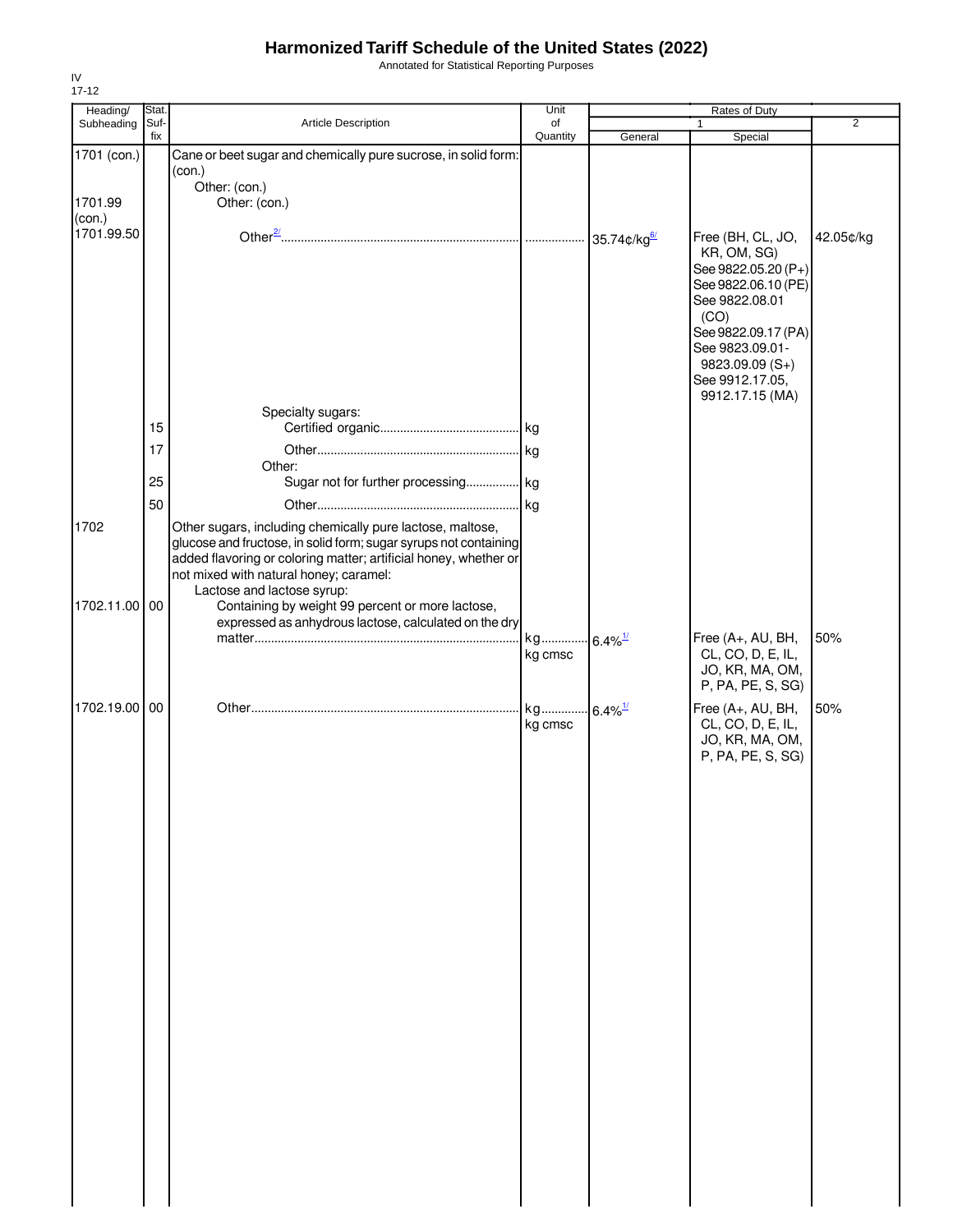Annotated for Statistical Reporting Purposes

| Heading/               | Stat |                                                                                                                                                                                                                                                                                    | Unit     |                                                      | Rates of Duty                                                                                                                                                                                               |                                       |
|------------------------|------|------------------------------------------------------------------------------------------------------------------------------------------------------------------------------------------------------------------------------------------------------------------------------------|----------|------------------------------------------------------|-------------------------------------------------------------------------------------------------------------------------------------------------------------------------------------------------------------|---------------------------------------|
| Subheading             | Suf- | <b>Article Description</b>                                                                                                                                                                                                                                                         | of       |                                                      | 1                                                                                                                                                                                                           | 2                                     |
|                        | fix  |                                                                                                                                                                                                                                                                                    | Quantity | General                                              | Special                                                                                                                                                                                                     |                                       |
| 1702 (con.)<br>1702.20 |      | Other sugars, including chemically pure lactose, maltose,<br>glucose and fructose, in solid form; sugar syrups not containing<br>added flavoring or coloring matter; artificial honey, whether or<br>not mixed with natural honey; caramel: (con.)<br>Maple sugar and maple syrup: |          |                                                      |                                                                                                                                                                                                             |                                       |
|                        |      | Blended syrups described in additional U.S. note 4 to                                                                                                                                                                                                                              |          |                                                      |                                                                                                                                                                                                             |                                       |
| 1702.20.22             |      | chapter 17:<br>Described in general note 15 of the tariff schedule                                                                                                                                                                                                                 |          |                                                      | Free (A, AU, BH, CL, 20%                                                                                                                                                                                    |                                       |
|                        | 10   |                                                                                                                                                                                                                                                                                    |          |                                                      | CO, D, E, IL, JO,<br>KR, MA, OM, P,<br>PA, PE, S, SG)                                                                                                                                                       |                                       |
|                        |      |                                                                                                                                                                                                                                                                                    |          |                                                      |                                                                                                                                                                                                             |                                       |
| 1702.20.24             | 90   | Described in additional U.S. note 9 to this chapter                                                                                                                                                                                                                                |          | $6\%$ <sup>1/</sup>                                  | Free (OM, PE, S)                                                                                                                                                                                            | 20%                                   |
|                        | 10   |                                                                                                                                                                                                                                                                                    |          |                                                      |                                                                                                                                                                                                             |                                       |
|                        |      |                                                                                                                                                                                                                                                                                    |          |                                                      |                                                                                                                                                                                                             |                                       |
| 1702.20.28             | 90   |                                                                                                                                                                                                                                                                                    |          |                                                      |                                                                                                                                                                                                             |                                       |
|                        |      |                                                                                                                                                                                                                                                                                    |          | sugars + $5.1\%$ <sup><math>\frac{1}{2}</math></sup> | 16.9¢/kg of total Free (BH, CL, JO,<br>KR, OM, SG)<br>See 9822.05.20 (P+)<br>See 9822.06.10 (PE)<br>See 9822.08.01<br>(CO)<br>See 9822.09.17 (PA)<br>See 9823.10.01-<br>$9823.10.45(S+)$<br>See 9912.17.05, | 19.9¢/kg of<br>total sugars $+$<br>6% |
|                        |      |                                                                                                                                                                                                                                                                                    |          |                                                      | 9912.17.25 (MA)                                                                                                                                                                                             |                                       |
|                        | 10   |                                                                                                                                                                                                                                                                                    |          |                                                      |                                                                                                                                                                                                             |                                       |
|                        | 90   |                                                                                                                                                                                                                                                                                    |          |                                                      |                                                                                                                                                                                                             |                                       |
| 1702.20.40             |      |                                                                                                                                                                                                                                                                                    |          | Free <sup>1/</sup>                                   |                                                                                                                                                                                                             | 9¢/kg                                 |
|                        | 10   |                                                                                                                                                                                                                                                                                    |          |                                                      |                                                                                                                                                                                                             |                                       |
|                        | 90   |                                                                                                                                                                                                                                                                                    |          |                                                      |                                                                                                                                                                                                             |                                       |
|                        |      |                                                                                                                                                                                                                                                                                    |          |                                                      |                                                                                                                                                                                                             |                                       |
|                        |      |                                                                                                                                                                                                                                                                                    |          |                                                      |                                                                                                                                                                                                             |                                       |
|                        |      |                                                                                                                                                                                                                                                                                    |          |                                                      |                                                                                                                                                                                                             |                                       |
|                        |      |                                                                                                                                                                                                                                                                                    |          |                                                      |                                                                                                                                                                                                             |                                       |
|                        |      |                                                                                                                                                                                                                                                                                    |          |                                                      |                                                                                                                                                                                                             |                                       |
|                        |      |                                                                                                                                                                                                                                                                                    |          |                                                      |                                                                                                                                                                                                             |                                       |
|                        |      |                                                                                                                                                                                                                                                                                    |          |                                                      |                                                                                                                                                                                                             |                                       |
|                        |      |                                                                                                                                                                                                                                                                                    |          |                                                      |                                                                                                                                                                                                             |                                       |
|                        |      |                                                                                                                                                                                                                                                                                    |          |                                                      |                                                                                                                                                                                                             |                                       |
|                        |      |                                                                                                                                                                                                                                                                                    |          |                                                      |                                                                                                                                                                                                             |                                       |
|                        |      |                                                                                                                                                                                                                                                                                    |          |                                                      |                                                                                                                                                                                                             |                                       |
|                        |      |                                                                                                                                                                                                                                                                                    |          |                                                      |                                                                                                                                                                                                             |                                       |
|                        |      |                                                                                                                                                                                                                                                                                    |          |                                                      |                                                                                                                                                                                                             |                                       |
|                        |      |                                                                                                                                                                                                                                                                                    |          |                                                      |                                                                                                                                                                                                             |                                       |
|                        |      |                                                                                                                                                                                                                                                                                    |          |                                                      |                                                                                                                                                                                                             |                                       |
|                        |      |                                                                                                                                                                                                                                                                                    |          |                                                      |                                                                                                                                                                                                             |                                       |
|                        |      |                                                                                                                                                                                                                                                                                    |          |                                                      |                                                                                                                                                                                                             |                                       |
|                        |      |                                                                                                                                                                                                                                                                                    |          |                                                      |                                                                                                                                                                                                             |                                       |
|                        |      |                                                                                                                                                                                                                                                                                    |          |                                                      |                                                                                                                                                                                                             |                                       |
|                        |      |                                                                                                                                                                                                                                                                                    |          |                                                      |                                                                                                                                                                                                             |                                       |
|                        |      |                                                                                                                                                                                                                                                                                    |          |                                                      |                                                                                                                                                                                                             |                                       |
|                        |      |                                                                                                                                                                                                                                                                                    |          |                                                      |                                                                                                                                                                                                             |                                       |
|                        |      |                                                                                                                                                                                                                                                                                    |          |                                                      |                                                                                                                                                                                                             |                                       |
|                        |      |                                                                                                                                                                                                                                                                                    |          |                                                      |                                                                                                                                                                                                             |                                       |
|                        |      |                                                                                                                                                                                                                                                                                    |          |                                                      |                                                                                                                                                                                                             |                                       |
|                        |      |                                                                                                                                                                                                                                                                                    |          |                                                      |                                                                                                                                                                                                             |                                       |
|                        |      |                                                                                                                                                                                                                                                                                    |          |                                                      |                                                                                                                                                                                                             |                                       |
|                        |      |                                                                                                                                                                                                                                                                                    |          |                                                      |                                                                                                                                                                                                             |                                       |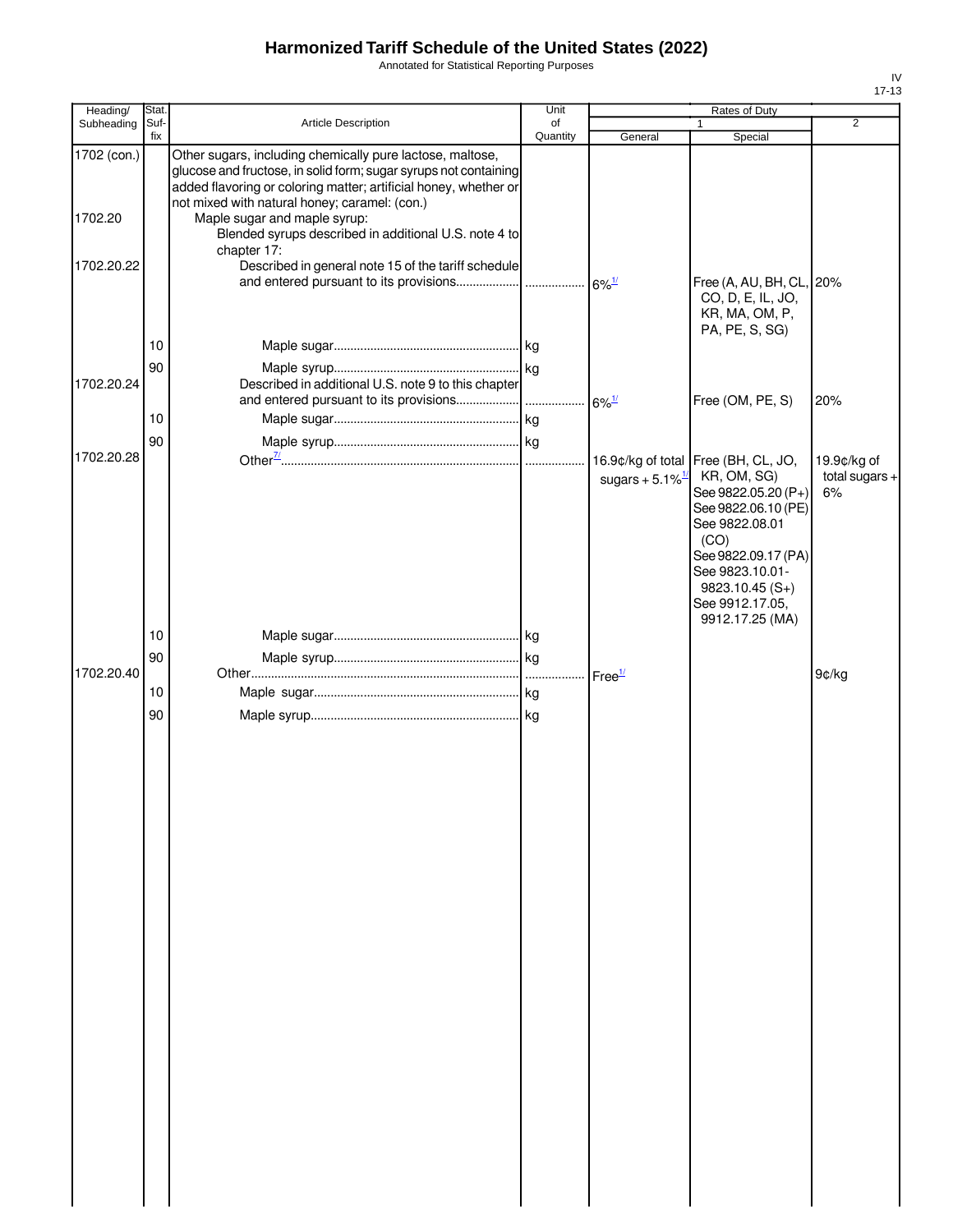Annotated for Statistical Reporting Purposes

| Heading/               | Stat.       |                                                                                                                                                                                                                                                                                                                                                                                                                                                    | Unit           |                                                      | Rates of Duty                                                                                                                                                                                                                  |                                       |
|------------------------|-------------|----------------------------------------------------------------------------------------------------------------------------------------------------------------------------------------------------------------------------------------------------------------------------------------------------------------------------------------------------------------------------------------------------------------------------------------------------|----------------|------------------------------------------------------|--------------------------------------------------------------------------------------------------------------------------------------------------------------------------------------------------------------------------------|---------------------------------------|
| Subheading             | Suf-<br>fix | Article Description                                                                                                                                                                                                                                                                                                                                                                                                                                | of<br>Quantity | General                                              | 1<br>Special                                                                                                                                                                                                                   | $\overline{2}$                        |
| 1702 (con.)<br>1702.30 |             | Other sugars, including chemically pure lactose, maltose,<br>glucose and fructose, in solid form; sugar syrups not containing<br>added flavoring or coloring matter; artificial honey, whether or<br>not mixed with natural honey; caramel: (con.)<br>Glucose and glucose syrup, not containing fructose or<br>containing in the dry state less than 20 percent by weight<br>of fructose:<br>Blended syrups described in additional U.S. note 4 to |                |                                                      |                                                                                                                                                                                                                                |                                       |
| 1702.30.22 00          |             | chapter 17:<br>Described in general note 15 of the tariff schedule                                                                                                                                                                                                                                                                                                                                                                                 |                |                                                      | Free (A*, AU, BH,<br>CL, CO, D, E, IL,<br>JO, KR, MA, OM,<br>P, PA, PE, S, SG)                                                                                                                                                 | 20%                                   |
| 1702.30.24 00          |             | Described in additional U.S. note 9 to this chapter                                                                                                                                                                                                                                                                                                                                                                                                |                |                                                      | Free (OM, PE, S)                                                                                                                                                                                                               | 20%                                   |
| 1702.30.28 00          |             |                                                                                                                                                                                                                                                                                                                                                                                                                                                    |                | sugars + $5.1\%$ <sup><math>\frac{1}{2}</math></sup> | 16.9¢/kg of total Free (BH, CL, JO,<br>KR, OM, SG)<br>See 9822.05.20 (P+)<br>See 9822.06.10 (PE)<br>See 9822.08.01<br>(CO)<br>See 9822.09.17 (PA)<br>See 9823.10.01-<br>$9823.10.45(S+)$<br>See 9912.17.05,<br>9912.17.25 (MA) | 19.9¢/kg of<br>total sugars $+$<br>6% |
| 1702.30.40             |             |                                                                                                                                                                                                                                                                                                                                                                                                                                                    |                | $2.2$ ¢/kg $\frac{1}{2}$                             | Free (A, AU, BH, CL,<br>CO, D, E, IL, JO,<br>KR, MA, OM, P,<br>PA, PE, S, SG)                                                                                                                                                  | 4.4¢/kg                               |
|                        | 40<br>80    |                                                                                                                                                                                                                                                                                                                                                                                                                                                    |                |                                                      |                                                                                                                                                                                                                                |                                       |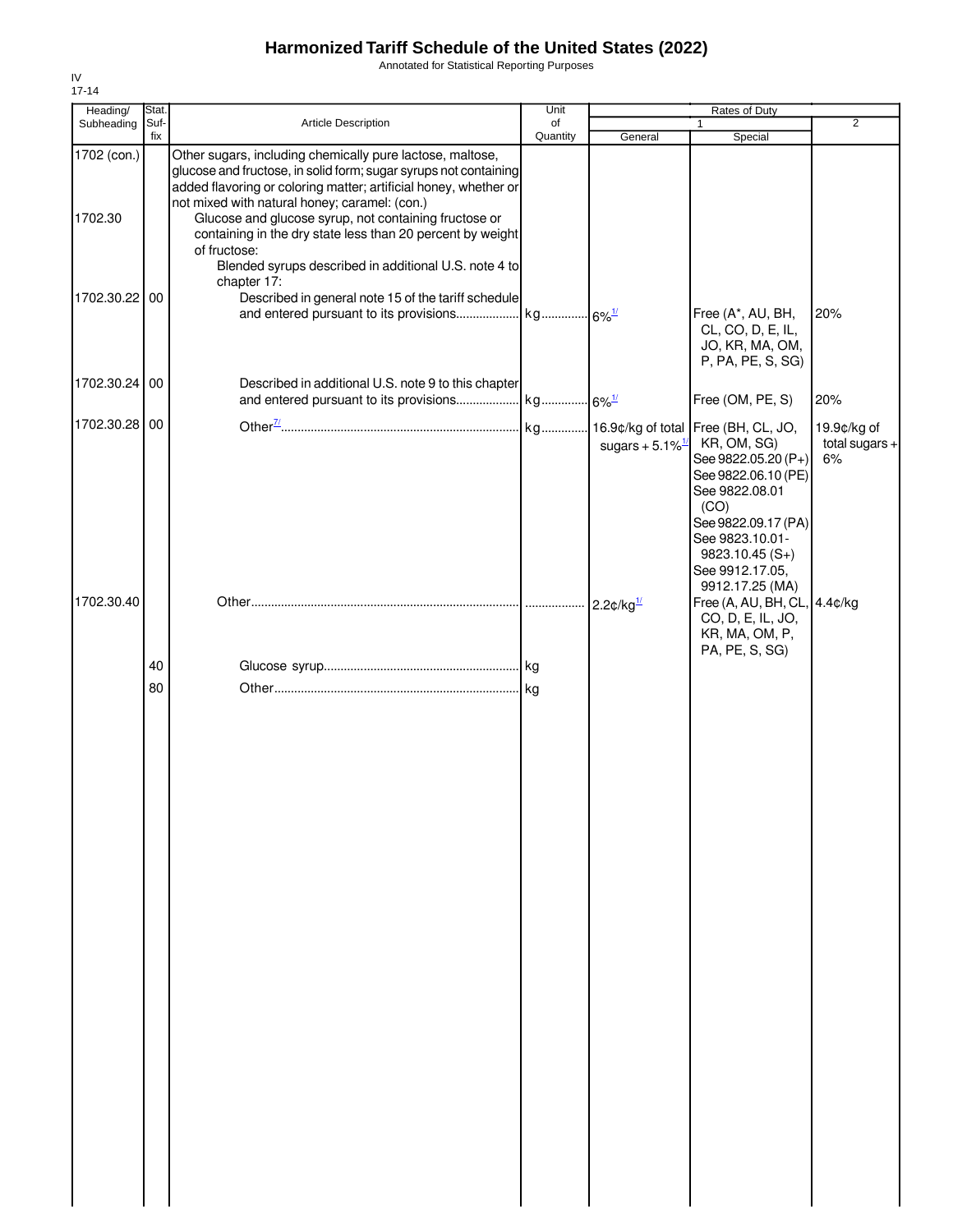Annotated for Statistical Reporting Purposes

| Heading/               | Stat.       |                                                                                                                                                                                                                                                                                                                                                                                                                                                                         | Unit           | Rates of Duty                  |                                                                                                                                                                                                                                |                                       |
|------------------------|-------------|-------------------------------------------------------------------------------------------------------------------------------------------------------------------------------------------------------------------------------------------------------------------------------------------------------------------------------------------------------------------------------------------------------------------------------------------------------------------------|----------------|--------------------------------|--------------------------------------------------------------------------------------------------------------------------------------------------------------------------------------------------------------------------------|---------------------------------------|
| Subheading             | Suf-<br>fix | Article Description                                                                                                                                                                                                                                                                                                                                                                                                                                                     | of<br>Quantity | General                        | $\mathbf{1}$<br>Special                                                                                                                                                                                                        | $\overline{2}$                        |
| 1702 (con.)<br>1702.40 |             | Other sugars, including chemically pure lactose, maltose,<br>glucose and fructose, in solid form; sugar syrups not containing<br>added flavoring or coloring matter; artificial honey, whether or<br>not mixed with natural honey; caramel: (con.)<br>Glucose and glucose syrup, containing in the dry state at<br>least 20 percent but less than 50 percent by weight of<br>fructose, excluding invert sugar:<br>Blended syrups described in additional U.S. note 4 to |                |                                |                                                                                                                                                                                                                                |                                       |
| 1702.40.22 00          |             | chapter 17:<br>Described in general note 15 of the tariff schedule                                                                                                                                                                                                                                                                                                                                                                                                      |                |                                | Free (A*, AU, BH,<br>CL, CO, D, E, IL,<br>JO, KR, MA, OM,<br>P, PA, PE, S, SG)                                                                                                                                                 | 20%                                   |
| 1702.40.24 00          |             | Described in additional U.S. note 9 to this chapter                                                                                                                                                                                                                                                                                                                                                                                                                     |                |                                | Free (OM, PE, S)                                                                                                                                                                                                               | 20%                                   |
| 1702.40.28 00          |             |                                                                                                                                                                                                                                                                                                                                                                                                                                                                         |                | sugars + $5.1\%$ <sup>1/</sup> | 33.9¢/kg of total Free (BH, CL, JO,<br>KR, OM, SG)<br>See 9822.05.20 (P+)<br>See 9822.06.10 (PE)<br>See 9822.08.01<br>(CO)<br>See 9822.09.17 (PA)<br>See 9823.10.01-<br>$9823.10.45(S+)$<br>See 9912.17.05,<br>9912.17.30 (MA) | 39.9¢/kg of<br>total sugars $+$<br>6% |
| 1702.40.40 00          |             |                                                                                                                                                                                                                                                                                                                                                                                                                                                                         |                |                                | Free (A*, AU, BH,<br>CL, CO, D, E, IL,<br>JO, KR, MA, OM,                                                                                                                                                                      | 20%                                   |
| 1702.50.00 00          |             |                                                                                                                                                                                                                                                                                                                                                                                                                                                                         |                |                                | P, PA, PE, S, SG)<br>Free (A+, AU, BH,<br>CL, CO, D, E, IL,<br>JO, KR, MA, OM,<br>P, PA, PE, S, SG)                                                                                                                            | 50%                                   |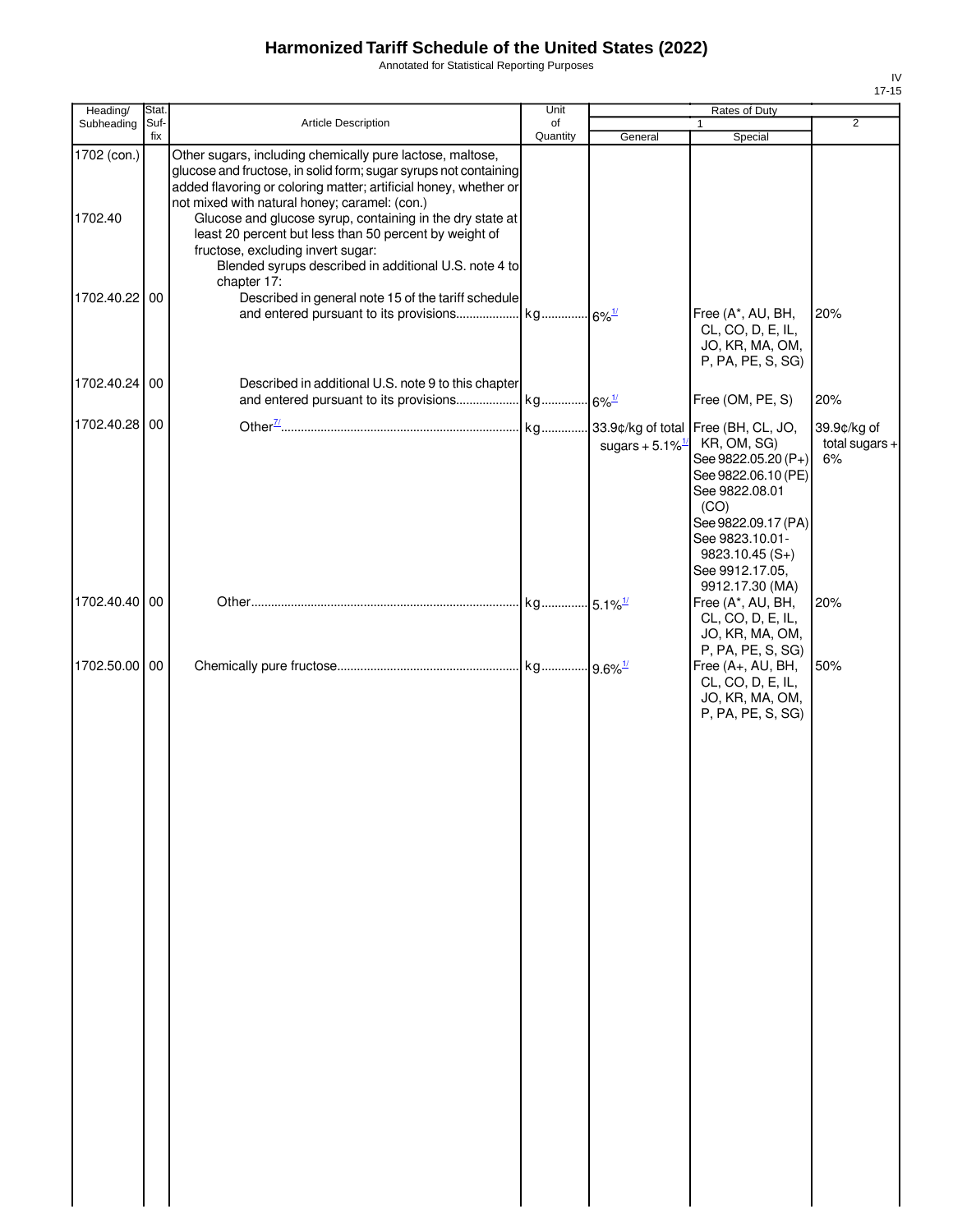Annotated for Statistical Reporting Purposes

| Heading/               | Stat.       |                                                                                                                                                                                                                                                                                                                                                                                                                                                         | Unit           |                                | Rates of Duty                                                                                                                                                                                                                  |                                    |
|------------------------|-------------|---------------------------------------------------------------------------------------------------------------------------------------------------------------------------------------------------------------------------------------------------------------------------------------------------------------------------------------------------------------------------------------------------------------------------------------------------------|----------------|--------------------------------|--------------------------------------------------------------------------------------------------------------------------------------------------------------------------------------------------------------------------------|------------------------------------|
| Subheading             | Suf-<br>fix | Article Description                                                                                                                                                                                                                                                                                                                                                                                                                                     | of<br>Quantity | General                        | 1<br>Special                                                                                                                                                                                                                   | $\overline{2}$                     |
| 1702 (con.)<br>1702.60 |             | Other sugars, including chemically pure lactose, maltose,<br>glucose and fructose, in solid form; sugar syrups not containing<br>added flavoring or coloring matter; artificial honey, whether or<br>not mixed with natural honey; caramel: (con.)<br>Other fructose and fructose syrup, containing in the dry<br>state more than 50 percent by weight of fructose, excluding<br>invert sugar:<br>Blended syrups described in additional U.S. note 4 to |                |                                |                                                                                                                                                                                                                                |                                    |
| 1702.60.22 00          |             | chapter 17:<br>Described in general note 15 of the tariff schedule                                                                                                                                                                                                                                                                                                                                                                                      |                |                                | Free (A*, AU, BH,<br>CL, CO, D, E, IL,<br>JO, KR, MA, OM,<br>P, PA, PE, S, SG)                                                                                                                                                 | 20%                                |
| 1702.60.24 00          |             | Described in additional U.S. note 9 to this chapter                                                                                                                                                                                                                                                                                                                                                                                                     |                |                                | Free (OM, PE, S)                                                                                                                                                                                                               | 20%                                |
| 1702.60.28 00          |             |                                                                                                                                                                                                                                                                                                                                                                                                                                                         | kg             | sugars + $5.1\%$ <sup>1/</sup> | 33.9¢/kg of total Free (BH, CL, JO,<br>KR, OM, SG)<br>See 9822.05.20 (P+)<br>See 9822.06.10 (PE)<br>See 9822.08.01<br>(CO)<br>See 9822.09.17 (PA)<br>See 9823.10.01-<br>$9823.10.45(S+)$<br>See 9912.17.05,<br>9912.17.30 (MA) | 39.9¢/kg of<br>total sugars+<br>6% |
| 1702.60.40             |             |                                                                                                                                                                                                                                                                                                                                                                                                                                                         |                | $5.1\%$ <sup>1/</sup>          | Free (A, AU, BH, CL, 20%<br>CO, D, E, IL, JO,<br>KR, MA, OM, P,<br>PA, PE, S, SG)                                                                                                                                              |                                    |
|                        | 20<br>90    |                                                                                                                                                                                                                                                                                                                                                                                                                                                         |                |                                |                                                                                                                                                                                                                                |                                    |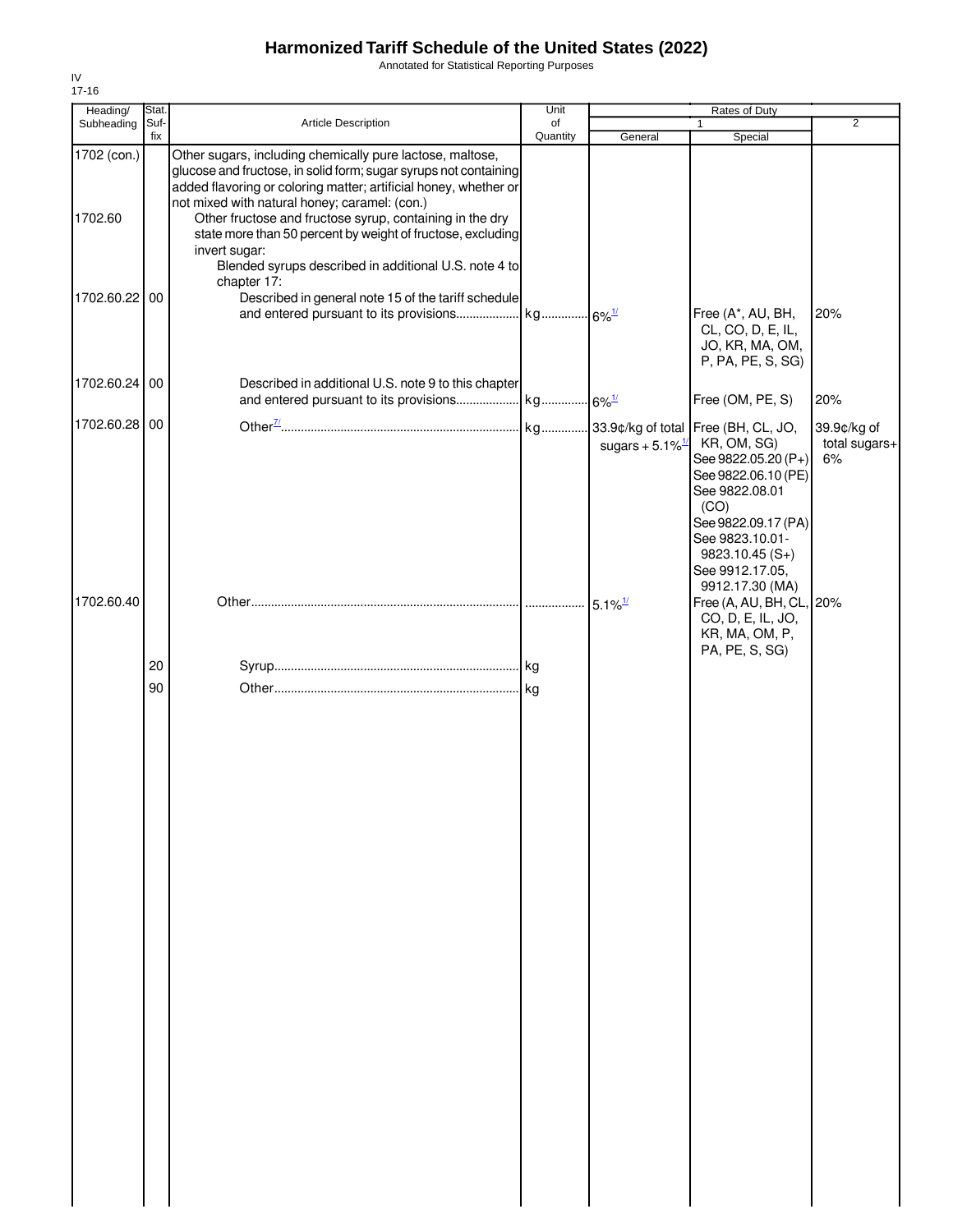Annotated for Statistical Reporting Purposes

| Heading/               | <b>Stat</b> |                                                                                                                                                                                                                                                                                                                                                                                                                                                                                                                                                  | Unit           |                                     | <b>Rates of Duty</b>                                                                                                                                                                                        |                                |
|------------------------|-------------|--------------------------------------------------------------------------------------------------------------------------------------------------------------------------------------------------------------------------------------------------------------------------------------------------------------------------------------------------------------------------------------------------------------------------------------------------------------------------------------------------------------------------------------------------|----------------|-------------------------------------|-------------------------------------------------------------------------------------------------------------------------------------------------------------------------------------------------------------|--------------------------------|
| Subheading             | Suf-<br>fix | Article Description                                                                                                                                                                                                                                                                                                                                                                                                                                                                                                                              | of<br>Quantity | General                             | 1<br>Special                                                                                                                                                                                                | $\overline{2}$                 |
| 1702 (con.)<br>1702.90 |             | Other sugars, including chemically pure lactose, maltose,<br>glucose and fructose, in solid form; sugar syrups not containing<br>added flavoring or coloring matter; artificial honey, whether or<br>not mixed with natural honey; caramel: (con.)<br>Other, including invert sugar and other sugar and sugar<br>syrup blends containing in the dry state 50 percent by<br>weight of fructose:<br>Derived from sugar cane or sugar beets:<br>Containing soluble non-sugar solids (excluding<br>any foreign substances, including but not limited |                |                                     |                                                                                                                                                                                                             |                                |
| 1702.90.05 00          |             | to molasses, that may have been added to or<br>developed in the product) equal to 6 percent or<br>less by weight of the total soluble solids:<br>Described in general note 15 of the tariff<br>schedule and entered pursuant to its                                                                                                                                                                                                                                                                                                              |                | total sugars $\frac{1}{2}$          | Free (A*, AU, BH,<br>CL, CO, D, E <sup>*</sup> , IL,<br>JO, KR, MA, OM,                                                                                                                                     | 6.58170¢/kg of<br>total sugars |
| 1702.90.10 00          |             | Described in additional U.S. note 5 to this<br>chapterand entered pursuant to its                                                                                                                                                                                                                                                                                                                                                                                                                                                                |                | 3.6606¢/kg of                       | P, PA, PE, S, SG)<br>Free (A*, BH, CL,                                                                                                                                                                      | 6.58170¢/kg of                 |
|                        |             |                                                                                                                                                                                                                                                                                                                                                                                                                                                                                                                                                  |                | total sugars <sup>1/</sup>          | CO, D, E <sup>*</sup> , IL, JO,<br>KR, MA, OM, P,<br>PA, PE, S, SG)<br>See 9822.05.15 (P+)                                                                                                                  | total sugars                   |
| 1702.90.20 00          |             |                                                                                                                                                                                                                                                                                                                                                                                                                                                                                                                                                  |                |                                     | Free (BH, CL, JO,<br>KR, OM, SG)<br>See 9822.05.20 (P+)<br>See 9822.06.10 (PE)<br>See 9822.08.01<br>(CO)<br>See 9822.09.17 (PA)<br>See 9823.09.01-<br>9823.09.09 (S+)<br>See 9912.17.05,<br>9912.17.15 (MA) | 42.05¢/kg                      |
| 1702.90.35 00          |             | Other:                                                                                                                                                                                                                                                                                                                                                                                                                                                                                                                                           | kg             | liters 0.35¢/liter <sup>1/</sup>    | Free (A*, AU, BH,<br>CL, CO, D, E, IL,<br>JO, KR, MA, OM,<br>P, PA, PE, S, SG)                                                                                                                              | 1.8c/liter                     |
| 1702.90.40 00          |             |                                                                                                                                                                                                                                                                                                                                                                                                                                                                                                                                                  | liters<br>kg   | 0.35 $\text{c/liter}^{\frac{1}{2}}$ | Free (A*, AU, BH,<br>CL, CO, D, E, IL,<br>JO, KR, MA, OM,<br>P, PA, PE, S, SG)                                                                                                                              | 1.8¢/liter                     |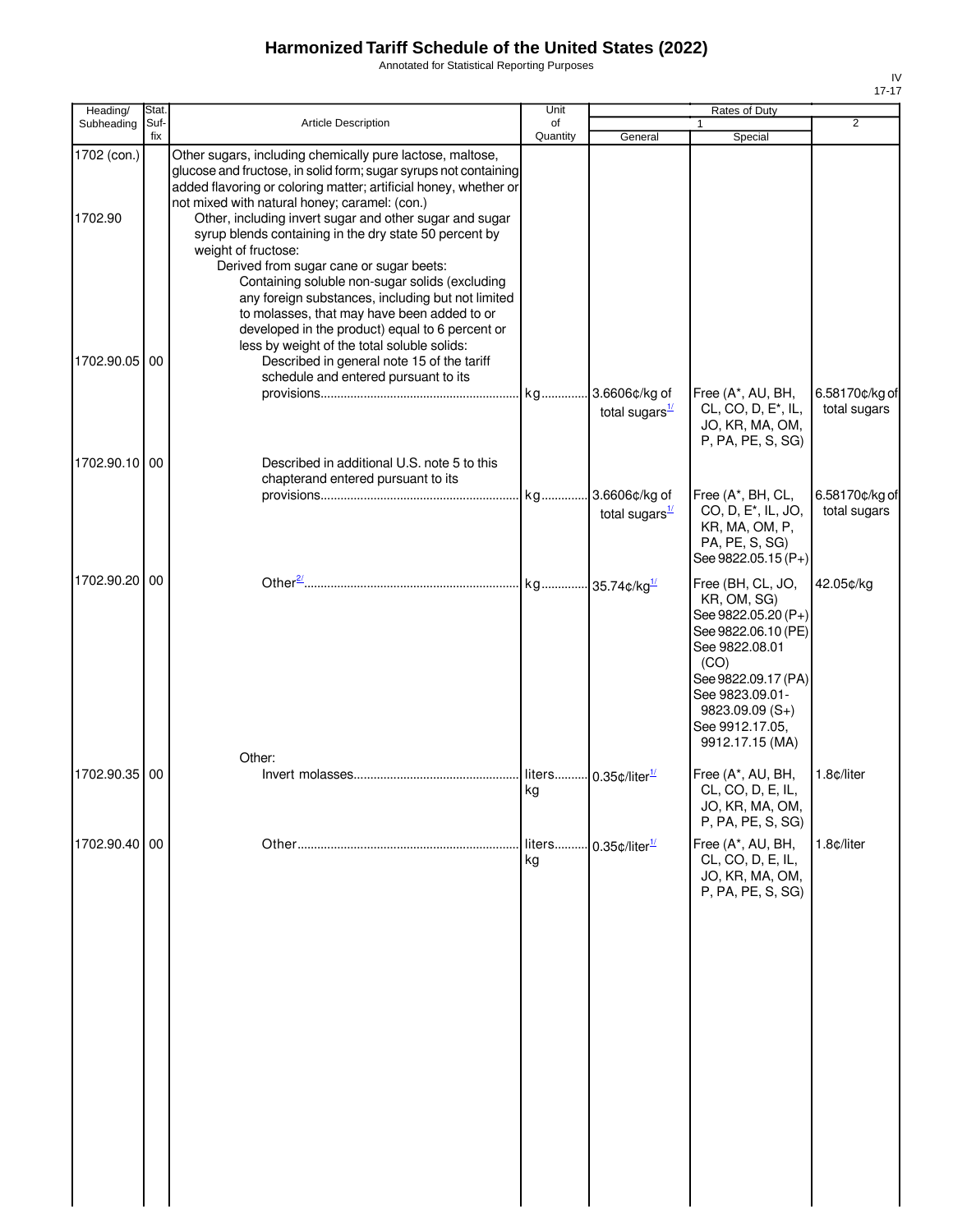Annotated for Statistical Reporting Purposes

| Heading/                         | Stat.       |                                                                                                                                                                                                                                                                                                                                                                                                                 | Unit           |                                | Rates of Duty                                                                                                                                                                                                                            |                                       |
|----------------------------------|-------------|-----------------------------------------------------------------------------------------------------------------------------------------------------------------------------------------------------------------------------------------------------------------------------------------------------------------------------------------------------------------------------------------------------------------|----------------|--------------------------------|------------------------------------------------------------------------------------------------------------------------------------------------------------------------------------------------------------------------------------------|---------------------------------------|
| Subheading                       | Suf-<br>fix | Article Description                                                                                                                                                                                                                                                                                                                                                                                             | of<br>Quantity | General                        | Special                                                                                                                                                                                                                                  | $\overline{2}$                        |
| 1702 (con.)<br>1702.90<br>(con.) |             | Other sugars, including chemically pure lactose, maltose,<br>glucose and fructose, in solid form; sugar syrups not containing<br>added flavoring or coloring matter; artificial honey, whether or<br>not mixed with natural honey; caramel: (con.)<br>Other, including invert sugar and other sugar and sugar<br>syrup blends containing in the dry state 50 percent by<br>weight of fructose: (con.)<br>Other: |                |                                |                                                                                                                                                                                                                                          |                                       |
| 1702.90.52 00                    |             | Described in general note 15 of the tariff schedule                                                                                                                                                                                                                                                                                                                                                             |                |                                | Free (A*, AU, BH,<br>CL, CO, D, E, IL,<br>JO, KR, MA, OM,<br>P, PA, PE, S, SG)                                                                                                                                                           | 20%                                   |
| 1702.90.54 00                    |             | Other:<br>Blended syrups described in additional U.S.<br>note 4 to chapter 17:<br>Described in additional U.S. note 9 to this<br>chapter and entered pursuant to its                                                                                                                                                                                                                                            |                |                                | Free (OM, PE, S)                                                                                                                                                                                                                         | 20%                                   |
| 1702.90.58 00                    |             |                                                                                                                                                                                                                                                                                                                                                                                                                 |                | sugars + $5.1\%$ <sup>1/</sup> | KR, OM, SG)<br>See 9822.05.20 (P+)<br>See 9822.06.10 (PE)<br>See 9822.08.01<br>(CO)<br>See 9822.09.17 (PA)<br>See 9823.10.01-<br>$9823.10.45(S+)$<br>See 9912.17.05,<br>9912.17.30 (MA)                                                  | 39.9¢/kg of<br>total sugars $+$<br>6% |
| 1702.90.64 00                    |             | Articles containing over 65 percent by dry<br>weight of sugar described in additional U.S.<br>note 2 to chapter 17:<br>Described in additional U.S. note 7 to this<br>chapter and entered pursuant to its                                                                                                                                                                                                       |                |                                |                                                                                                                                                                                                                                          |                                       |
|                                  |             |                                                                                                                                                                                                                                                                                                                                                                                                                 |                |                                | Free (OM, PE, S)                                                                                                                                                                                                                         | 20%                                   |
| 1702.90.68 00<br>1702.90.90 00   |             |                                                                                                                                                                                                                                                                                                                                                                                                                 |                | $5.1\%$ <sup>1/</sup>          | Free (BH, CL, JO,<br>KR, OM, SG)<br>See 9822.05.20 (P+)<br>See 9822.06.10 (PE)<br>See 9822.08.01<br>(CO)<br>See 9822.09.17 (PA)<br>See 9823.10.01-<br>$9823.10.45(S+)$<br>See 9912.17.05,<br>9912.17.20 (MA)<br>Free (A, AU, BH, CL, 20% | $39.9$ ¢/kg + 6%                      |
|                                  |             |                                                                                                                                                                                                                                                                                                                                                                                                                 |                |                                | CO, D, E, IL, JO,<br>KR, MA, OM, P,<br>PA, PE, S, SG)                                                                                                                                                                                    |                                       |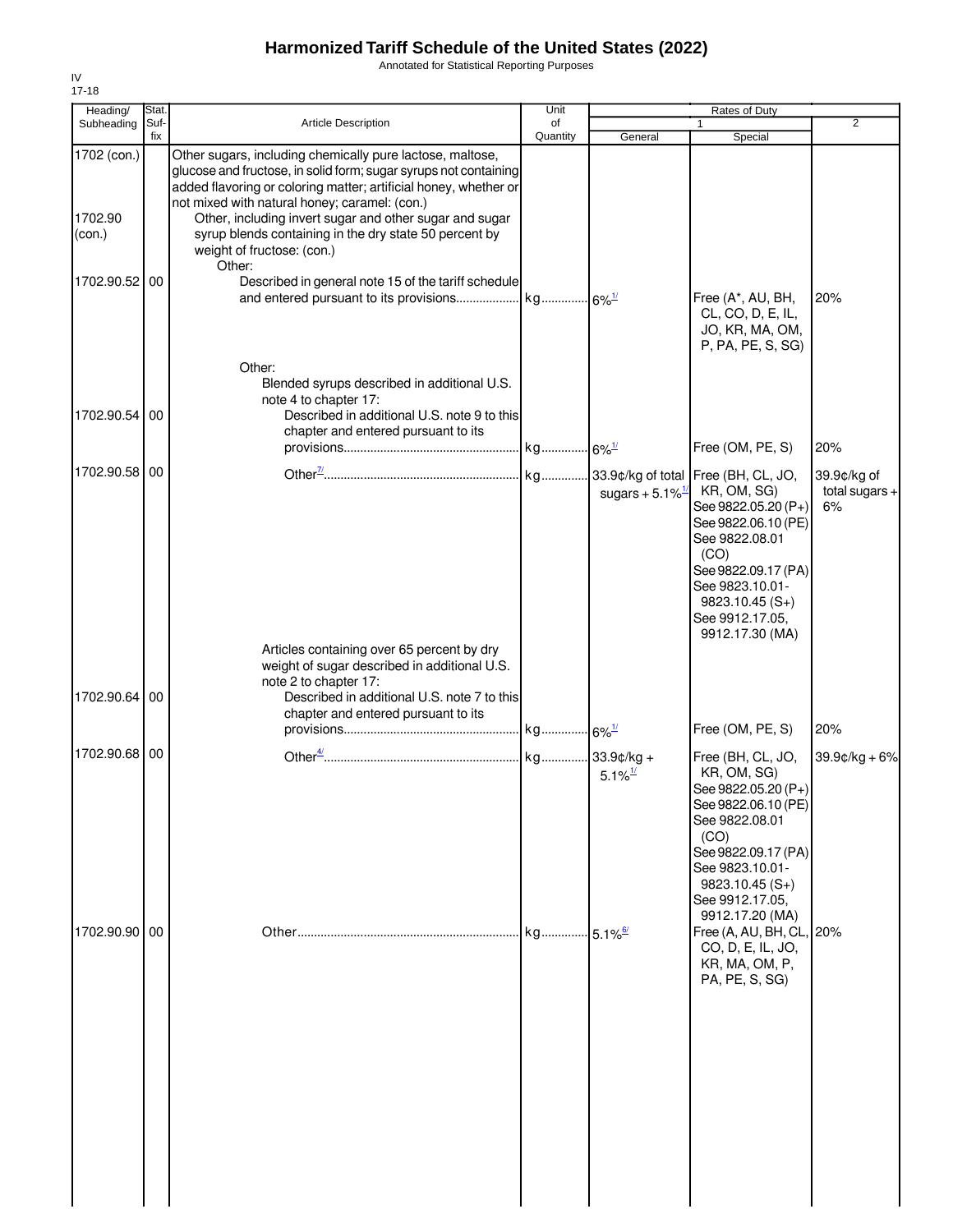Annotated for Statistical Reporting Purposes

| Heading/      | Stat. |                                                                 | Unit                 |                              | Rates of Duty                                      |                |
|---------------|-------|-----------------------------------------------------------------|----------------------|------------------------------|----------------------------------------------------|----------------|
| Subheading    | Suf-  | Article Description                                             | of                   |                              | 1                                                  | $\overline{2}$ |
|               | fix   |                                                                 | Quantity             | General                      | Special                                            |                |
| 1703          |       | Molasses resulting from the extraction or refining of sugar:    |                      |                              |                                                    |                |
| 1703.10       |       | Cane molasses:                                                  |                      |                              |                                                    |                |
| 1703.10.30 00 |       | Imported for (a) the commercial extraction of sugar or          |                      |                              |                                                    |                |
|               |       |                                                                 |                      | $0.35$ ¢/liter $1/2$         | Free (A, AU, BH, CL, 1.8¢/liter                    |                |
|               |       |                                                                 |                      |                              | CO, D, E, IL, JO,                                  |                |
|               |       |                                                                 |                      |                              | KR, MA, OM, P,<br>PA, PE, S, SG)                   |                |
|               |       |                                                                 |                      |                              |                                                    |                |
| 1703.10.50 00 |       |                                                                 | liters $\frac{8}{2}$ |                              | 0.01¢/kg of total Free (A, AU, BH, CL, 0.07¢/kg of |                |
|               |       |                                                                 | kg ttl sug           | sugars $\frac{1}{2}$         | CO, D, E, IL, JO,                                  | total sugars   |
|               |       |                                                                 |                      |                              | KR, MA, OM, P,                                     |                |
|               |       |                                                                 |                      |                              | PA, PE, S, SG)                                     |                |
| 1703.90       |       | Other:                                                          |                      |                              |                                                    |                |
| 1703.90.30 00 |       | Imported for (a) the commercial extraction of sugar or          |                      |                              | Free (A, AU, BH, CL, 1.8¢/liter                    |                |
|               |       |                                                                 |                      | $0.35$ ¢/liter $\frac{1}{2}$ | CO, D, E, IL, JO,                                  |                |
|               |       |                                                                 |                      |                              | KR, MA, OM, P,                                     |                |
|               |       |                                                                 |                      |                              | PA, PE, S, SG)                                     |                |
|               |       |                                                                 |                      |                              |                                                    |                |
| 1703.90.50 00 |       |                                                                 | liters $\frac{8}{2}$ |                              | 0.01¢/kg of total Free (A, AU, BH, CL, 0.07¢/kg of |                |
|               |       |                                                                 | kg ttl sug           | sugars $\frac{1}{2}$         | CO, D, E, IL, JO,                                  | total sugars   |
|               |       |                                                                 |                      |                              | KR, MA, OM, P,                                     |                |
|               |       |                                                                 |                      |                              | PA, PE, S, SG)                                     |                |
| 1704          |       | Sugar confectionery (including white chocolate), not containing |                      |                              |                                                    |                |
|               |       | cocoa:                                                          |                      |                              |                                                    |                |
| 1704.10.00 00 |       |                                                                 |                      |                              | Free (A, AU, BH, CL, 20%                           |                |
|               |       |                                                                 |                      |                              | CO, D, E, IL, JO,                                  |                |
|               |       |                                                                 |                      |                              | KR, MA, OM, P,                                     |                |
|               |       |                                                                 |                      |                              | PA, PE, S, SG)<br>$2.8%$ (JP)                      |                |
|               |       |                                                                 |                      |                              |                                                    |                |
|               |       |                                                                 |                      |                              |                                                    |                |
|               |       |                                                                 |                      |                              |                                                    |                |
|               |       |                                                                 |                      |                              |                                                    |                |
|               |       |                                                                 |                      |                              |                                                    |                |
|               |       |                                                                 |                      |                              |                                                    |                |
|               |       |                                                                 |                      |                              |                                                    |                |
|               |       |                                                                 |                      |                              |                                                    |                |
|               |       |                                                                 |                      |                              |                                                    |                |
|               |       |                                                                 |                      |                              |                                                    |                |
|               |       |                                                                 |                      |                              |                                                    |                |
|               |       |                                                                 |                      |                              |                                                    |                |
|               |       |                                                                 |                      |                              |                                                    |                |
|               |       |                                                                 |                      |                              |                                                    |                |
|               |       |                                                                 |                      |                              |                                                    |                |
|               |       |                                                                 |                      |                              |                                                    |                |
|               |       |                                                                 |                      |                              |                                                    |                |
|               |       |                                                                 |                      |                              |                                                    |                |
|               |       |                                                                 |                      |                              |                                                    |                |
|               |       |                                                                 |                      |                              |                                                    |                |
|               |       |                                                                 |                      |                              |                                                    |                |
|               |       |                                                                 |                      |                              |                                                    |                |
|               |       |                                                                 |                      |                              |                                                    |                |
|               |       |                                                                 |                      |                              |                                                    |                |
|               |       |                                                                 |                      |                              |                                                    |                |
|               |       |                                                                 |                      |                              |                                                    |                |
|               |       |                                                                 |                      |                              |                                                    |                |
|               |       |                                                                 |                      |                              |                                                    |                |
|               |       |                                                                 |                      |                              |                                                    |                |
|               |       |                                                                 |                      |                              |                                                    |                |
|               |       |                                                                 |                      |                              |                                                    |                |
|               |       |                                                                 |                      |                              |                                                    |                |
|               |       |                                                                 |                      |                              |                                                    |                |
|               |       |                                                                 |                      |                              |                                                    |                |
|               |       |                                                                 |                      |                              |                                                    |                |
|               |       |                                                                 |                      |                              |                                                    |                |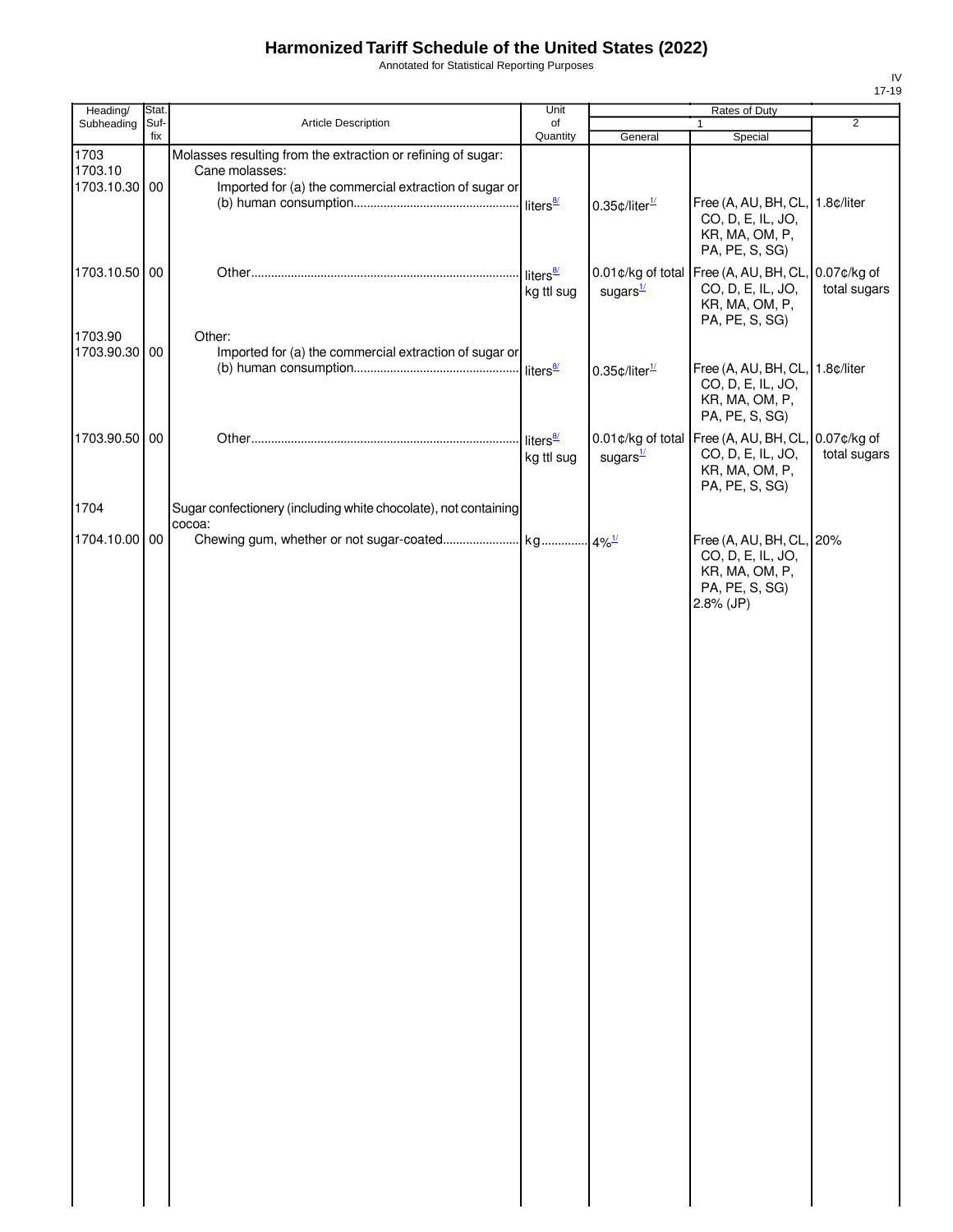Annotated for Statistical Reporting Purposes

| Heading/      | Stat. |                                                                 | Unit                  |         | Rates of Duty            |                |
|---------------|-------|-----------------------------------------------------------------|-----------------------|---------|--------------------------|----------------|
| Subheading    | Suf-  | Article Description                                             | of                    |         | 1                        | $\overline{2}$ |
|               | fix   |                                                                 | Quantity              | General | Special                  |                |
| 1704 (con.)   |       | Sugar confectionery (including white chocolate), not containing |                       |         |                          |                |
|               |       | cocoa: (con.)                                                   |                       |         |                          |                |
| 1704.90       |       | Other:                                                          |                       |         |                          |                |
|               |       | Confections or sweetmeats ready for consumption:                |                       |         |                          |                |
| 1704.90.10 00 |       |                                                                 | kg 4.5% <sup>1/</sup> |         | Free (A+, AU, BH,        | 40%            |
|               |       |                                                                 |                       |         | CL, CO, D, E, IL,        |                |
|               |       |                                                                 |                       |         | JO, KR, MA, OM,          |                |
|               |       |                                                                 |                       |         | P, PA, PE, S, SG)        |                |
|               |       |                                                                 |                       |         | 3.15% (JP)               |                |
|               |       | Other:                                                          |                       |         |                          |                |
| 1704.90.25 00 |       |                                                                 |                       |         |                          | 30%            |
|               |       |                                                                 |                       |         |                          |                |
| 1704.90.35    |       |                                                                 |                       |         | Free (A, AU, BH, CL, 40% |                |
|               |       |                                                                 |                       |         | CO, D, E, IL, JO,        |                |
|               |       |                                                                 |                       |         | KR, MA, OM, P,           |                |
|               |       |                                                                 |                       |         | PA, PE, S, SG)           |                |
|               |       |                                                                 |                       |         | 3.92% (JP)               |                |
|               |       | Put up for retail sale:                                         |                       |         |                          |                |
|               | 20    | Containing peanuts, peanut butter or                            |                       |         |                          |                |
|               |       |                                                                 |                       |         |                          |                |
|               | 50    |                                                                 |                       |         |                          |                |
|               | 90    |                                                                 |                       |         |                          |                |
|               |       | Other:                                                          |                       |         |                          |                |
| 1704.90.52 00 |       | Described in general note 15 of the tariff schedule             |                       |         |                          |                |
|               |       |                                                                 |                       |         | Free (A+, AU, BH,        | 12.2%          |
|               |       |                                                                 |                       |         | CL, CO, D, E, IL,        |                |
|               |       |                                                                 |                       |         | JO, KR, MA, OM,          |                |
|               |       |                                                                 |                       |         | P, PA, PE, S, SG)        |                |
|               |       |                                                                 |                       |         | 8.54% (JP)               |                |
|               |       |                                                                 |                       |         |                          |                |
|               |       |                                                                 |                       |         |                          |                |
|               |       |                                                                 |                       |         |                          |                |
|               |       |                                                                 |                       |         |                          |                |
|               |       |                                                                 |                       |         |                          |                |
|               |       |                                                                 |                       |         |                          |                |
|               |       |                                                                 |                       |         |                          |                |
|               |       |                                                                 |                       |         |                          |                |
|               |       |                                                                 |                       |         |                          |                |
|               |       |                                                                 |                       |         |                          |                |
|               |       |                                                                 |                       |         |                          |                |
|               |       |                                                                 |                       |         |                          |                |
|               |       |                                                                 |                       |         |                          |                |
|               |       |                                                                 |                       |         |                          |                |
|               |       |                                                                 |                       |         |                          |                |
|               |       |                                                                 |                       |         |                          |                |
|               |       |                                                                 |                       |         |                          |                |
|               |       |                                                                 |                       |         |                          |                |
|               |       |                                                                 |                       |         |                          |                |
|               |       |                                                                 |                       |         |                          |                |
|               |       |                                                                 |                       |         |                          |                |
|               |       |                                                                 |                       |         |                          |                |
|               |       |                                                                 |                       |         |                          |                |
|               |       |                                                                 |                       |         |                          |                |
|               |       |                                                                 |                       |         |                          |                |
|               |       |                                                                 |                       |         |                          |                |
|               |       |                                                                 |                       |         |                          |                |
|               |       |                                                                 |                       |         |                          |                |
|               |       |                                                                 |                       |         |                          |                |
|               |       |                                                                 |                       |         |                          |                |
|               |       |                                                                 |                       |         |                          |                |
|               |       |                                                                 |                       |         |                          |                |
|               |       |                                                                 |                       |         |                          |                |
|               |       |                                                                 |                       |         |                          |                |
|               |       |                                                                 |                       |         |                          |                |
|               |       |                                                                 |                       |         |                          |                |
|               |       |                                                                 |                       |         |                          |                |
|               |       |                                                                 |                       |         |                          |                |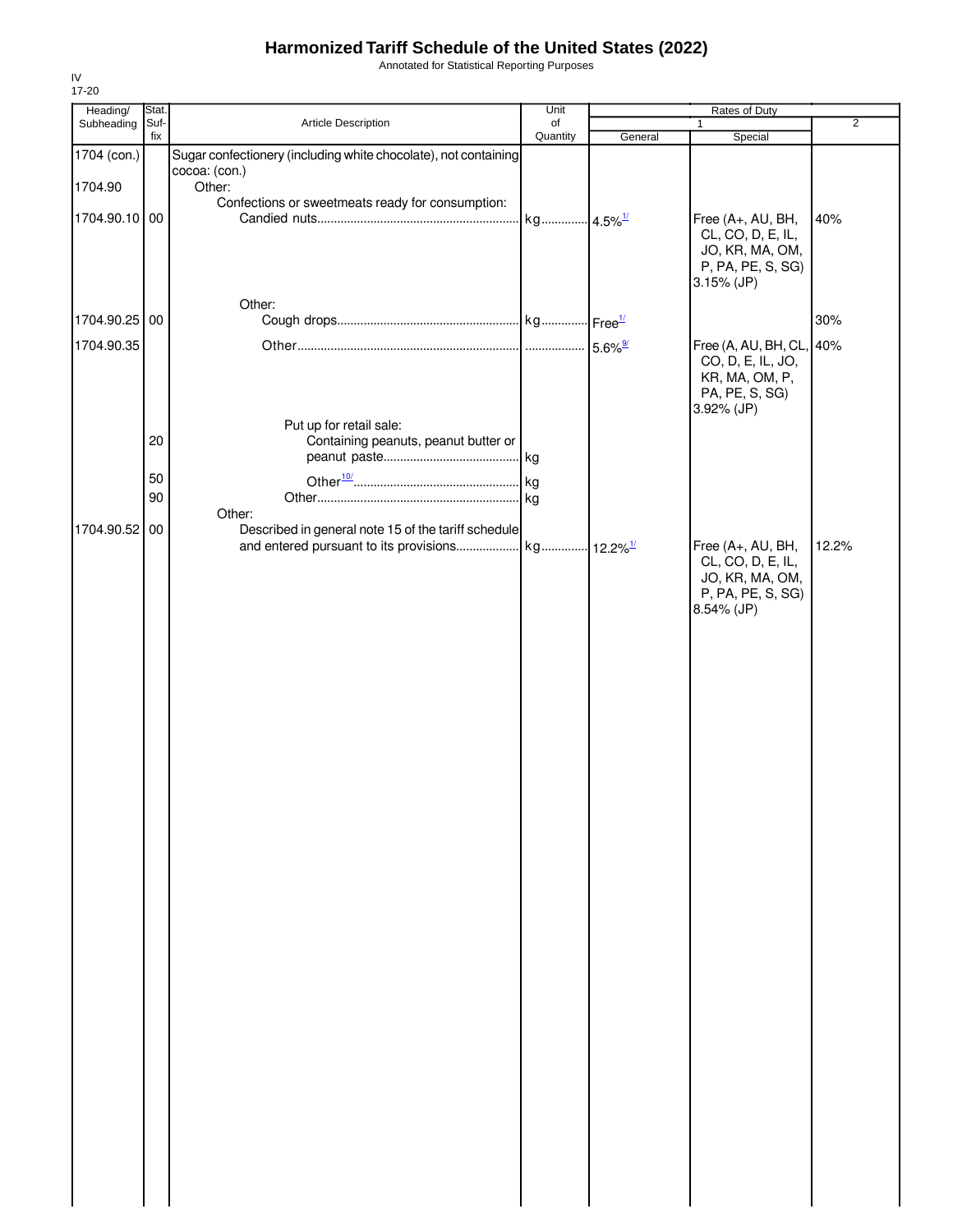Annotated for Statistical Reporting Purposes

| Heading/      | Stat.       |                                                                     | Unit           |                        | Rates of Duty                                    |                |
|---------------|-------------|---------------------------------------------------------------------|----------------|------------------------|--------------------------------------------------|----------------|
| Subheading    | Suf-<br>fix | Article Description                                                 | of<br>Quantity | General                | 1<br>Special                                     | $\overline{2}$ |
| 1704 (con.)   |             | Sugar confectionery (including white chocolate), not containing     |                |                        |                                                  |                |
|               |             | cocoa: (con.)                                                       |                |                        |                                                  |                |
| 1704.90       |             | Other: (con.)                                                       |                |                        |                                                  |                |
| (con.)        |             |                                                                     |                |                        |                                                  |                |
|               |             | Other: (con.)                                                       |                |                        |                                                  |                |
|               |             | Other:                                                              |                |                        |                                                  |                |
|               |             | Dairy products described in additional U.S.<br>note 1 to chapter 4: |                |                        |                                                  |                |
| 1704.90.54    | $00\,$      | Described in additional U.S. note 10 to                             |                |                        |                                                  |                |
|               |             | chapter 4 and entered pursuant to its                               |                |                        |                                                  |                |
|               |             |                                                                     | kg             | $12.2\%$ <sup>1/</sup> | Free (A+, AU, BH,                                | 12.2%          |
|               |             |                                                                     | kg cmsc        |                        | CL, CO, D, E, IL,                                |                |
|               |             |                                                                     |                |                        | JO, KR, MA, OM,                                  |                |
|               |             |                                                                     |                |                        | P, PA, PE, S, SG)                                |                |
| 1704.90.58 00 |             |                                                                     | kg             |                        | $40$ ¢/kg +10.4% <sup>1/</sup> Free (BH, CL, JO, | $47.4¢/kg +$   |
|               |             |                                                                     | kg cmsc        |                        | KR, MA, OM, SG)                                  | 12.2%          |
|               |             |                                                                     |                |                        | $10.6$ ¢/kg + 2.7%                               |                |
|               |             |                                                                     |                |                        | (PA)                                             |                |
|               |             |                                                                     |                |                        | $12¢/kg + 3.1% (P)$                              |                |
|               |             |                                                                     |                |                        | See 9823.08.01-<br>9823.08.38 (S+)               |                |
|               |             |                                                                     |                |                        | See 9913.04.25                                   |                |
|               |             |                                                                     |                |                        | (AU)                                             |                |
|               |             |                                                                     |                |                        | See 9915.04.30,                                  |                |
|               |             |                                                                     |                |                        | 9915.04.41,                                      |                |
|               |             |                                                                     |                |                        | 9915.04.65 (P+)                                  |                |
|               |             |                                                                     |                |                        | See 9917.04.20,<br>9917.04.29 (PE)               |                |
|               |             |                                                                     |                |                        | See 9918.04.60,                                  |                |
|               |             |                                                                     |                |                        | 9918.04.69 (CO)                                  |                |
|               |             |                                                                     |                |                        |                                                  |                |
|               |             |                                                                     |                |                        |                                                  |                |
|               |             |                                                                     |                |                        |                                                  |                |
|               |             |                                                                     |                |                        |                                                  |                |
|               |             |                                                                     |                |                        |                                                  |                |
|               |             |                                                                     |                |                        |                                                  |                |
|               |             |                                                                     |                |                        |                                                  |                |
|               |             |                                                                     |                |                        |                                                  |                |
|               |             |                                                                     |                |                        |                                                  |                |
|               |             |                                                                     |                |                        |                                                  |                |
|               |             |                                                                     |                |                        |                                                  |                |
|               |             |                                                                     |                |                        |                                                  |                |
|               |             |                                                                     |                |                        |                                                  |                |
|               |             |                                                                     |                |                        |                                                  |                |
|               |             |                                                                     |                |                        |                                                  |                |
|               |             |                                                                     |                |                        |                                                  |                |
|               |             |                                                                     |                |                        |                                                  |                |
|               |             |                                                                     |                |                        |                                                  |                |
|               |             |                                                                     |                |                        |                                                  |                |
|               |             |                                                                     |                |                        |                                                  |                |
|               |             |                                                                     |                |                        |                                                  |                |
|               |             |                                                                     |                |                        |                                                  |                |
|               |             |                                                                     |                |                        |                                                  |                |
|               |             |                                                                     |                |                        |                                                  |                |
|               |             |                                                                     |                |                        |                                                  |                |
|               |             |                                                                     |                |                        |                                                  |                |
|               |             |                                                                     |                |                        |                                                  |                |
|               |             |                                                                     |                |                        |                                                  |                |
|               |             |                                                                     |                |                        |                                                  |                |
|               |             |                                                                     |                |                        |                                                  |                |
|               |             |                                                                     |                |                        |                                                  |                |
|               |             |                                                                     |                |                        |                                                  |                |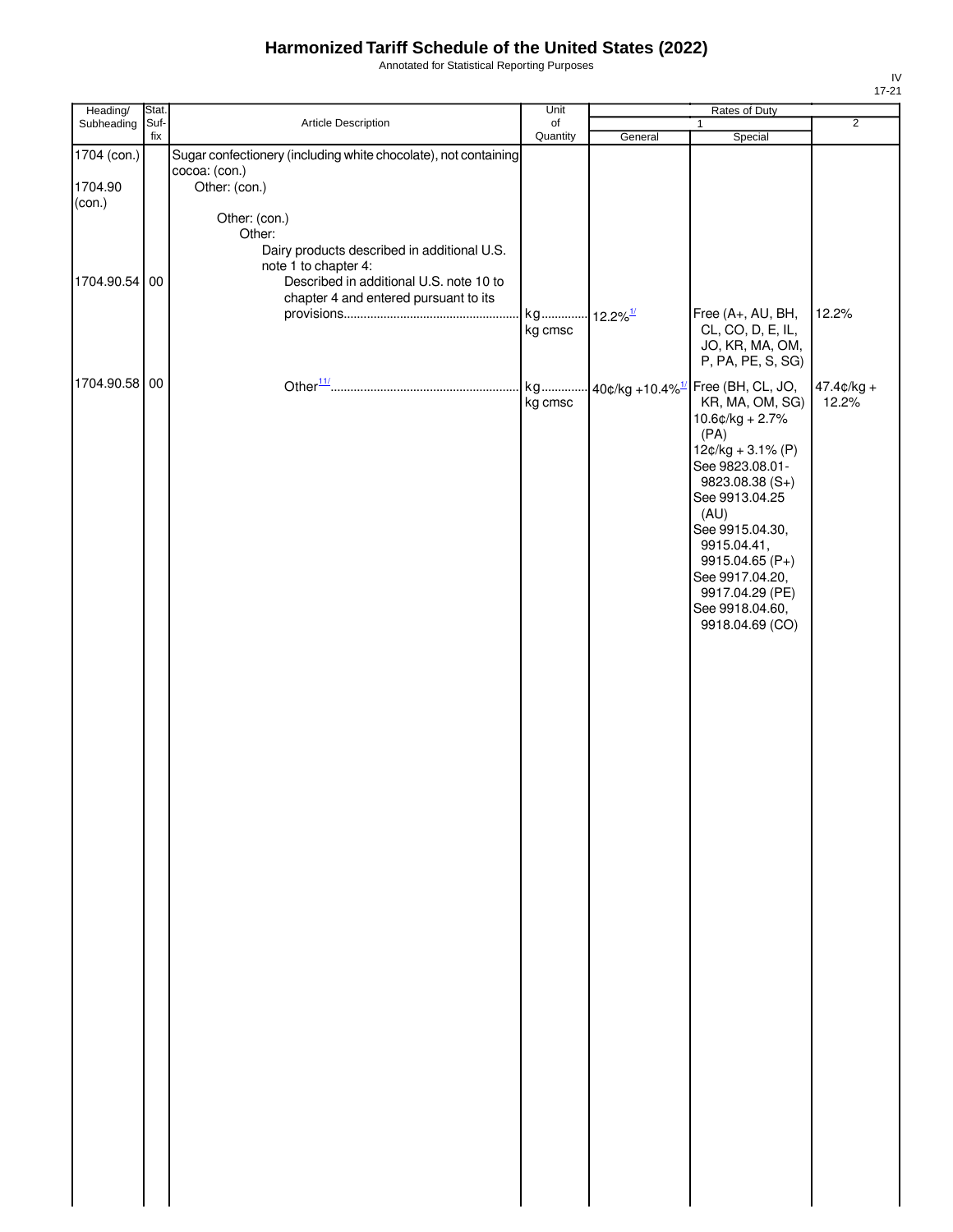Annotated for Statistical Reporting Purposes

Unit Rates of Duty of **Quantity** Article Description Subheading 1 2 Stat. Suffix Heading/<br>Subheading General | Special Sugar confectionery (including white chocolate), not containing cocoa: (con.) 1704 (con.) 1704.90 **Other:** (con.) (con.) Other: (con.) Other: (con.) Other: Articles containing over 65 percent by dry weight of sugar described in additional U.S. note 2 to chapter 17: Described in additional U.S. note 7 to this chapter and entered pursuant to its provisions......................................... kg...............|<sub>12.2%</sub><sup>[1/](#page-22-0)</sup> Free (OM, PE, S) |12.2% 12.2% Free (BH, CL, JO, KR, OM, SG) See 9822.05.20 (P+) See 9822.06.10 (PE) See 9822.08.01 (CO) See 9822.09.17 (PA) See 9823.10.01- 9823.10.45 (S+) See 9912.17.05, 9912.17.35 (MA) kg..............<mark>.</mark>40¢/kg + 10.4%<sup>[1/](#page-22-0)</sup> Articles containing over 10 percent by dry weight of sugar described in additional U.S. note 3 to chapter 17: 1

|               | noight or oagar aooonisoa in aaantona<br>U.S. note 2 to chapter 17: |                        |                                     |              |
|---------------|---------------------------------------------------------------------|------------------------|-------------------------------------|--------------|
| 1704.90.64 00 | Described in additional U.S. note 7 to                              |                        |                                     |              |
|               | this chapter and entered pursuant to                                |                        |                                     |              |
|               |                                                                     |                        | Free (OM, PE, S)                    | 12.2%        |
|               |                                                                     |                        |                                     |              |
| 1704.90.68 00 |                                                                     |                        |                                     | $47.4¢/kg +$ |
|               |                                                                     |                        | KR, OM, SG)                         | 12.2%        |
|               |                                                                     |                        | See 9822.05.20 (P+)                 |              |
|               |                                                                     |                        | See 9822.06.10 (PE)                 |              |
|               |                                                                     |                        | See 9822.08.01                      |              |
|               |                                                                     |                        | (CO)                                |              |
|               |                                                                     |                        | See 9822.09.17 (PA)                 |              |
|               |                                                                     |                        | See 9823.10.01-<br>$9823.10.45(S+)$ |              |
|               |                                                                     |                        | See 9912.17.05,                     |              |
|               |                                                                     |                        | 9912.17.35 (MA)                     |              |
|               | Articles containing over 10 percent by dry                          |                        |                                     |              |
|               | weight of sugar described in additional                             |                        |                                     |              |
|               | U.S. note 3 to chapter 17:                                          |                        |                                     |              |
| 1704.90.74 00 | Described in additional U.S. note 8 to                              |                        |                                     |              |
|               | this chapter and entered pursuant to                                |                        |                                     |              |
|               |                                                                     |                        | Free (A+, BH, CL,                   | 12.2%        |
|               |                                                                     |                        | CO, D, E, IL, JO,                   |              |
|               |                                                                     |                        | KR, MA, OM, P,                      |              |
|               |                                                                     |                        | PA, PE, S, SG)                      |              |
| 1704.90.78 00 |                                                                     |                        |                                     | $47.4¢/kg +$ |
|               |                                                                     |                        | KR, OM, SG)                         | 12.2%        |
|               |                                                                     |                        | See 9822.05.20 (P+)                 |              |
|               |                                                                     |                        | See 9822.06.10 (PE)                 |              |
|               |                                                                     |                        | See 9822.08.01                      |              |
|               |                                                                     |                        | (CO)                                |              |
|               |                                                                     |                        | See 9822.09.17 (PA)                 |              |
|               |                                                                     |                        | See 9823.10.01-                     |              |
|               |                                                                     |                        | $9823.10.45(S+)$                    |              |
|               |                                                                     |                        | See 9912.17.05,                     |              |
|               |                                                                     |                        | 9912.17.35 (MA)                     |              |
| 1704.90.90 00 |                                                                     | kg 10.4% <sup>6/</sup> | Free (A+, AU, BH,                   | 12.2%        |
|               |                                                                     |                        | CL, CO, D, E, IL,                   |              |
|               |                                                                     |                        | JO, KR, MA, OM,                     |              |
|               |                                                                     |                        | P, PA, PE, S, SG)                   |              |
|               |                                                                     |                        |                                     |              |
|               |                                                                     |                        |                                     |              |
|               |                                                                     |                        |                                     |              |
|               |                                                                     |                        |                                     |              |
|               |                                                                     |                        |                                     |              |
|               |                                                                     |                        |                                     |              |
|               |                                                                     |                        |                                     |              |
|               |                                                                     |                        |                                     |              |
|               |                                                                     |                        |                                     |              |
|               |                                                                     |                        |                                     |              |
|               |                                                                     |                        |                                     |              |
|               |                                                                     |                        |                                     |              |
|               |                                                                     |                        |                                     |              |
|               |                                                                     |                        |                                     |              |
|               |                                                                     |                        |                                     |              |
|               |                                                                     |                        |                                     |              |
|               |                                                                     |                        |                                     |              |